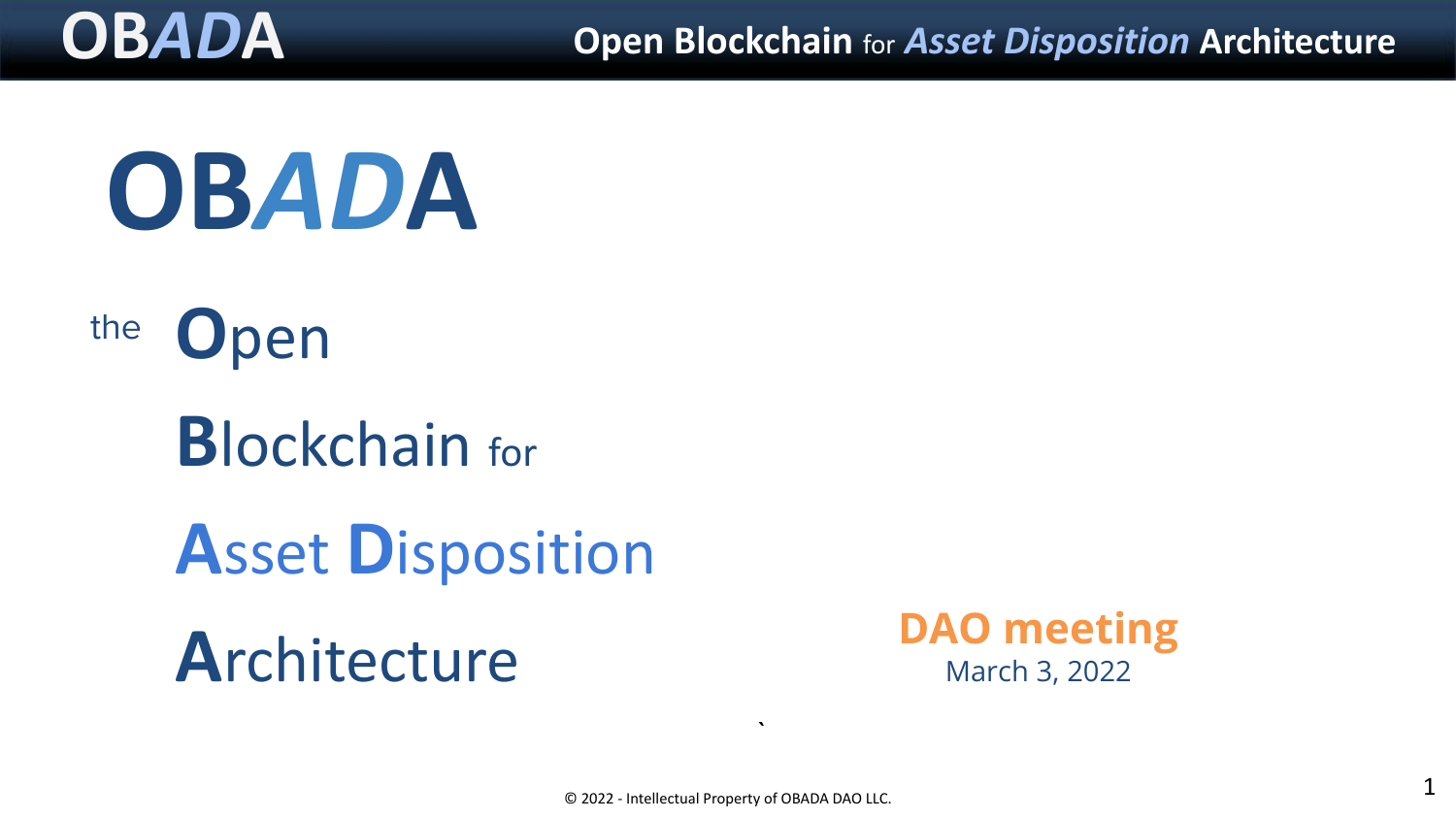## **Agenda**

## **Existing Business**

- **Existing Business** 
	- Administrative
	- Decentralization (Path to DAO voting)

## **New Business**

**OBADA Blockchain Status Update** 

## **Implementation Teams**

- Node Installers
- PoC 1: Physical Layer
- PoC 2: Inventory Systems "Carfax"
- PoC 3: Trust Anchors

### **Other Teams**

- Documentation Team (Foundation)
- Standards Team (Foundation)
- Marketing Team: G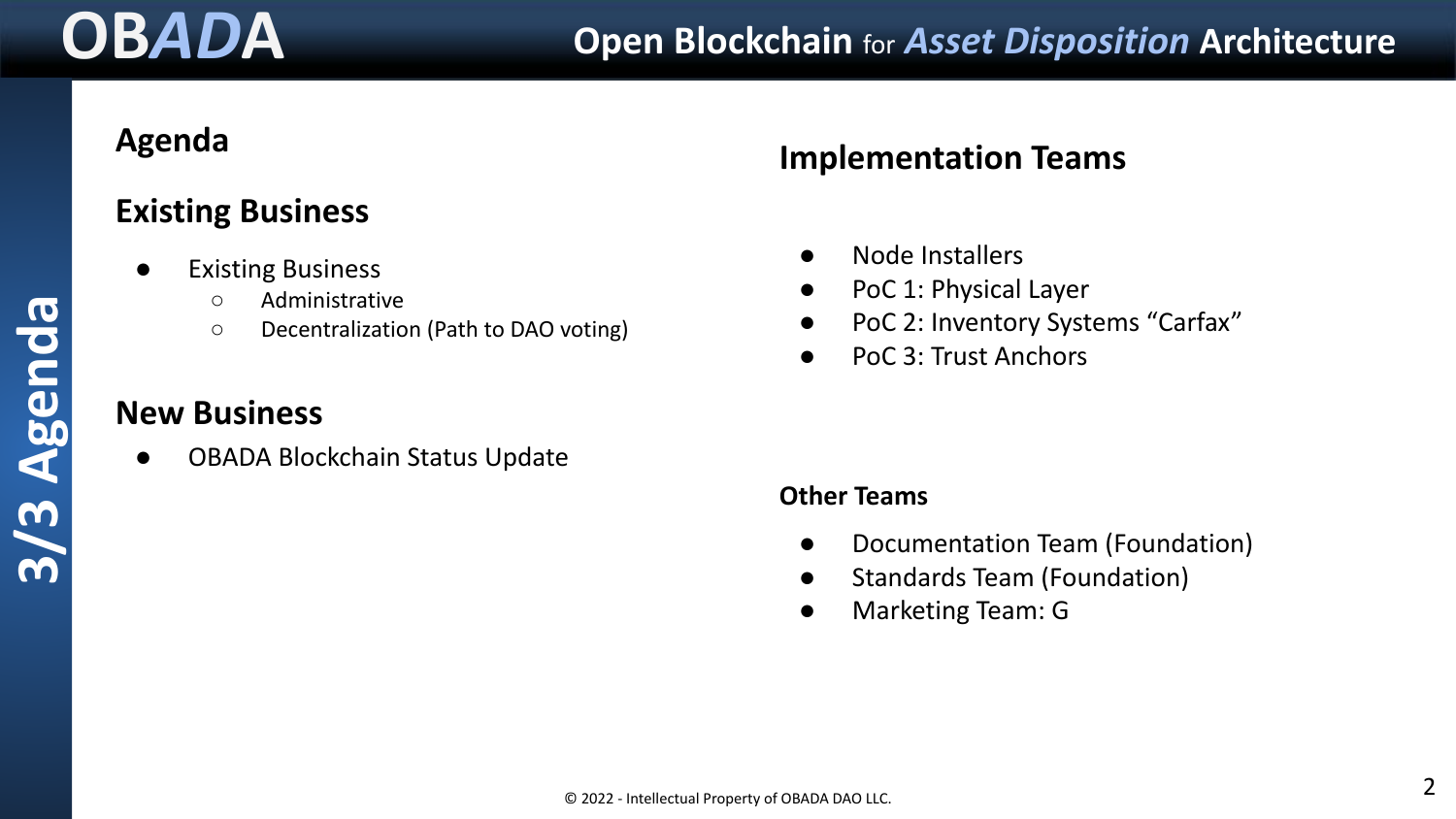# **Administration**

- Attendance
- Legal Clauses
- Announcement of any Proxy votes for this meeting
	- To indicate a proxy vote, please email Mark/Rohi prior to the meeting with whom your proxy vote will be. Proxy voters must be DAO members.
- Approval of February 3, 2022 minutes
	- 1st Neil: 2nd Robin.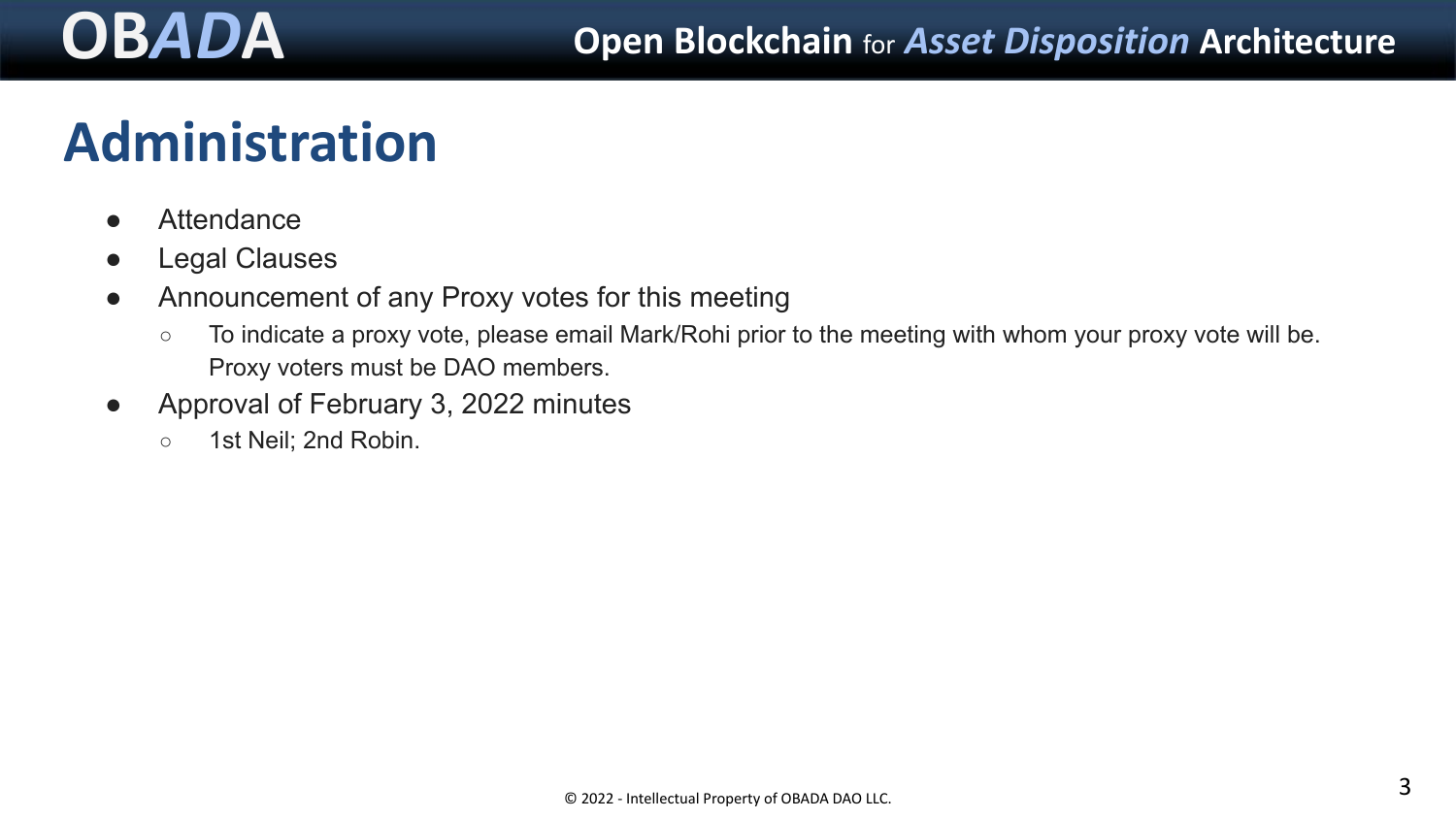## **OB***AD***A Open Blockchain** for *Asset Disposition* **Architecture**

| Techreuse                                | <b>Charles Brennick</b>         | <b>CELX Advisory, LLC</b>            | <b>Guennael Delorme</b> |
|------------------------------------------|---------------------------------|--------------------------------------|-------------------------|
| <b>Good Point Recycling</b>              | Robin Ingenthron                | E-Reuse Services Inc.                | Sarah Kim               |
| Tradeloop                                | Rohi Sukhia                     | iFixit                               | Kyle Wiens              |
| <b>Rhapsody Ventures</b>                 | Vincent Lui                     | JT Environmental Consulting, Inc.    | <b>Jason Teliszczak</b> |
| The Broker Site                          | <b>Brian Altman</b>             | The Repair Association               | Gay Gordon-Byrne        |
| World Data Products, Inc.                | <b>Neil Vill</b>                | XS International, Inc.               | <b>Todd A Bone</b>      |
| <b>USODY</b>                             | David Franquesa                 | <b>Dynamic Lifecycle Innovations</b> | <b>Bobbie Suhr</b>      |
| <b>ASCDI</b>                             | <b>Joseph Marion</b>            | Eagle Advisors, LLC                  | Dirk Wray/Seve Romo     |
| <b>Network Commerce</b><br>International | <b>Billy Marion- Joe Marion</b> | <b>First Class Networks</b>          | Craig Rabe              |
| U Nevada                                 | <b>Ron Lembke</b>               | Greentec                             | <b>Tony Perrotta</b>    |
| DMD Systems Recovery,<br>Inc.            | <b>Aaron Zeper</b>              | Quantum Lifecycle Partners LP        | <b>Gary Diamond</b>     |
| Facilitator                              | <b>Mark Schaffer</b>            | Unduit                               | <b>Omar Javed</b>       |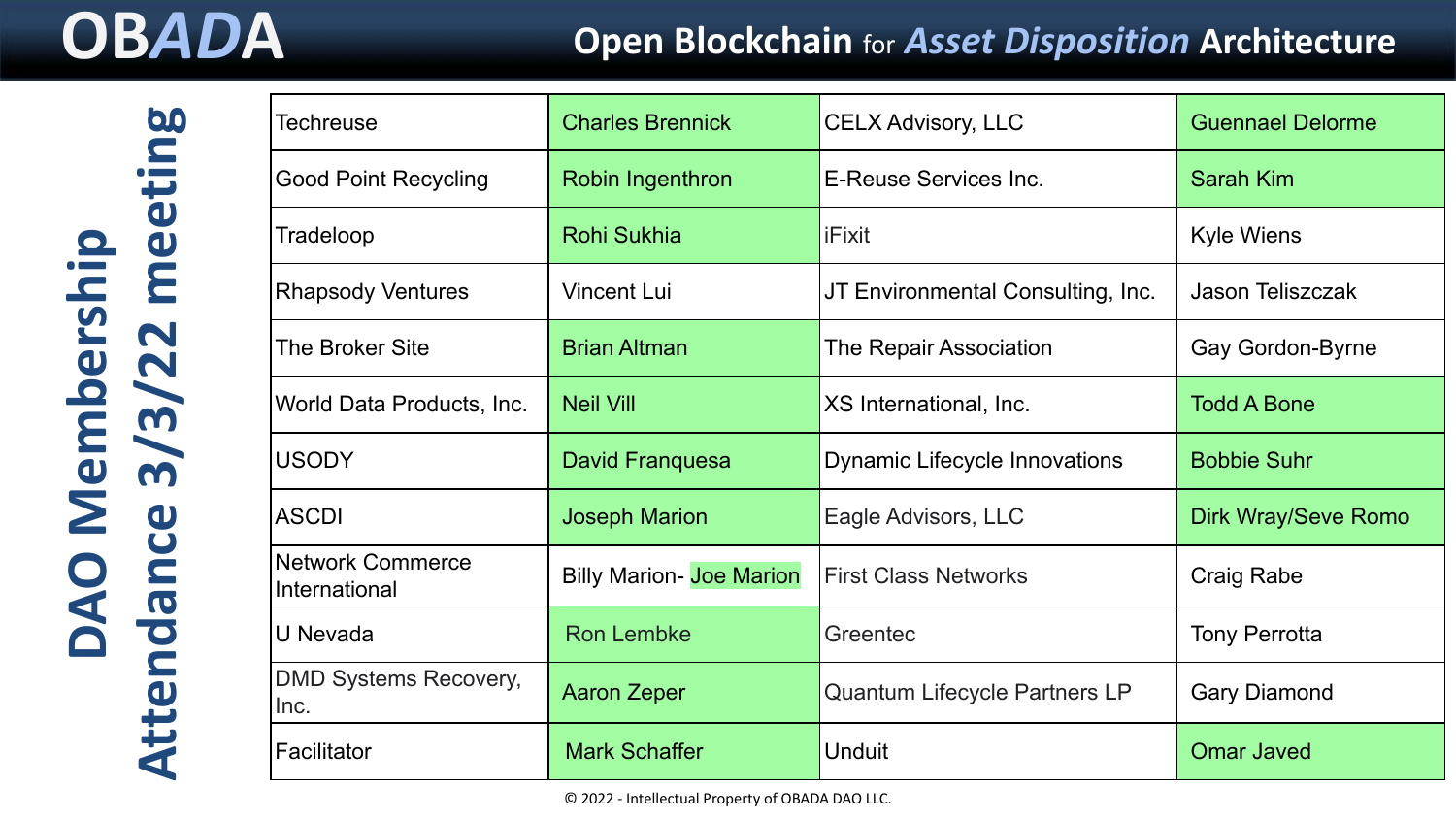## **Antitrust Statement**

Because this meeting involves representatives of competing businesses, it is important that I get everyone's agreement before we begin so that the meeting will be conducted in full compliance with antitrust laws. We must avoid any comment or action that encourages joint action by participating firms to restrict their competition.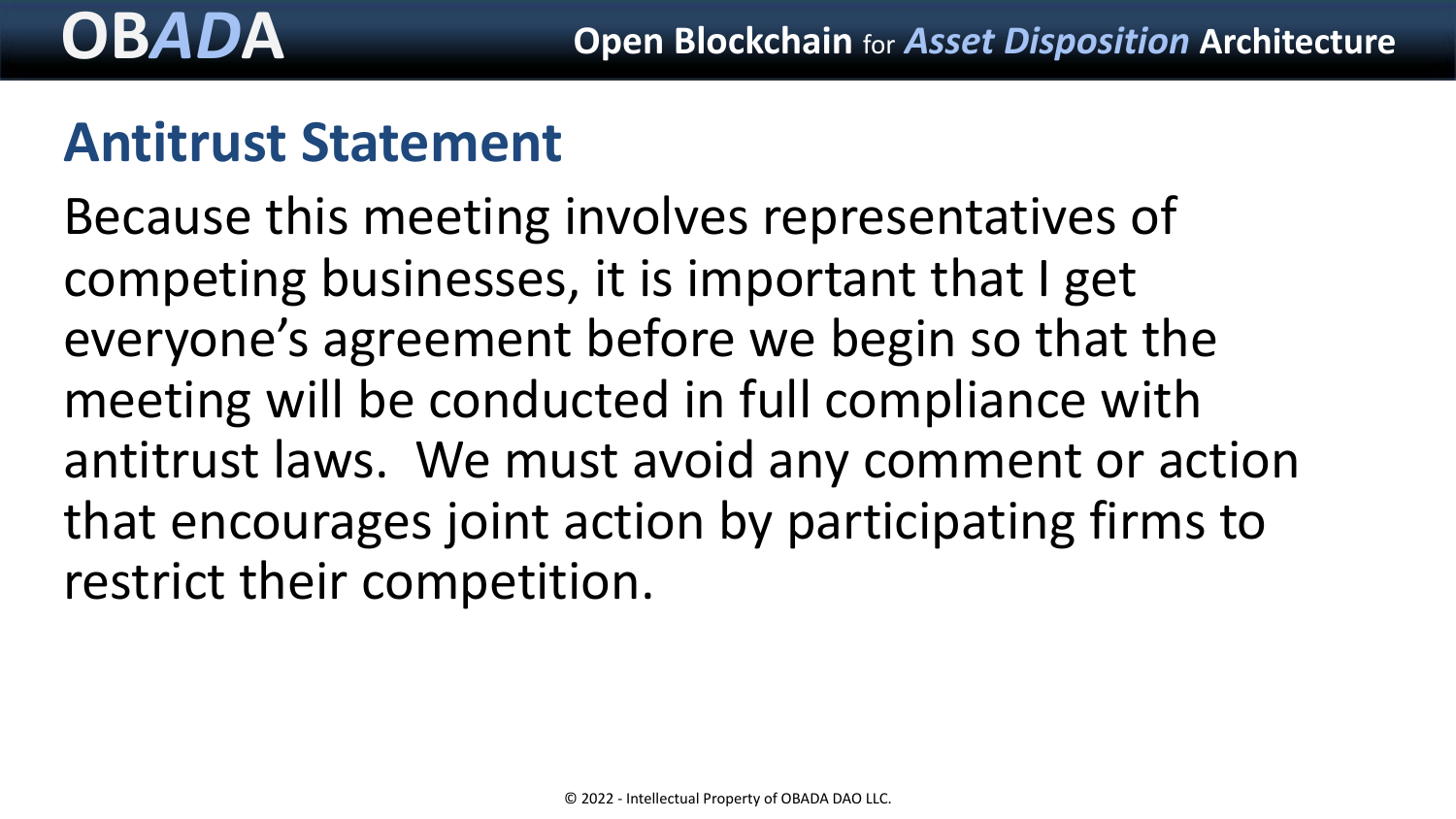# **Patents/IP**

Participants shall inform OBADA of the identity of each holder of any potential IP or Essential Patent Claims of which they are personally aware if the claims are owned or controlled by the participant or the entity the participant is from, employed by, or otherwise represents

Participants should inform OBADA of the identity of any other holders of potential Essential Patent Claims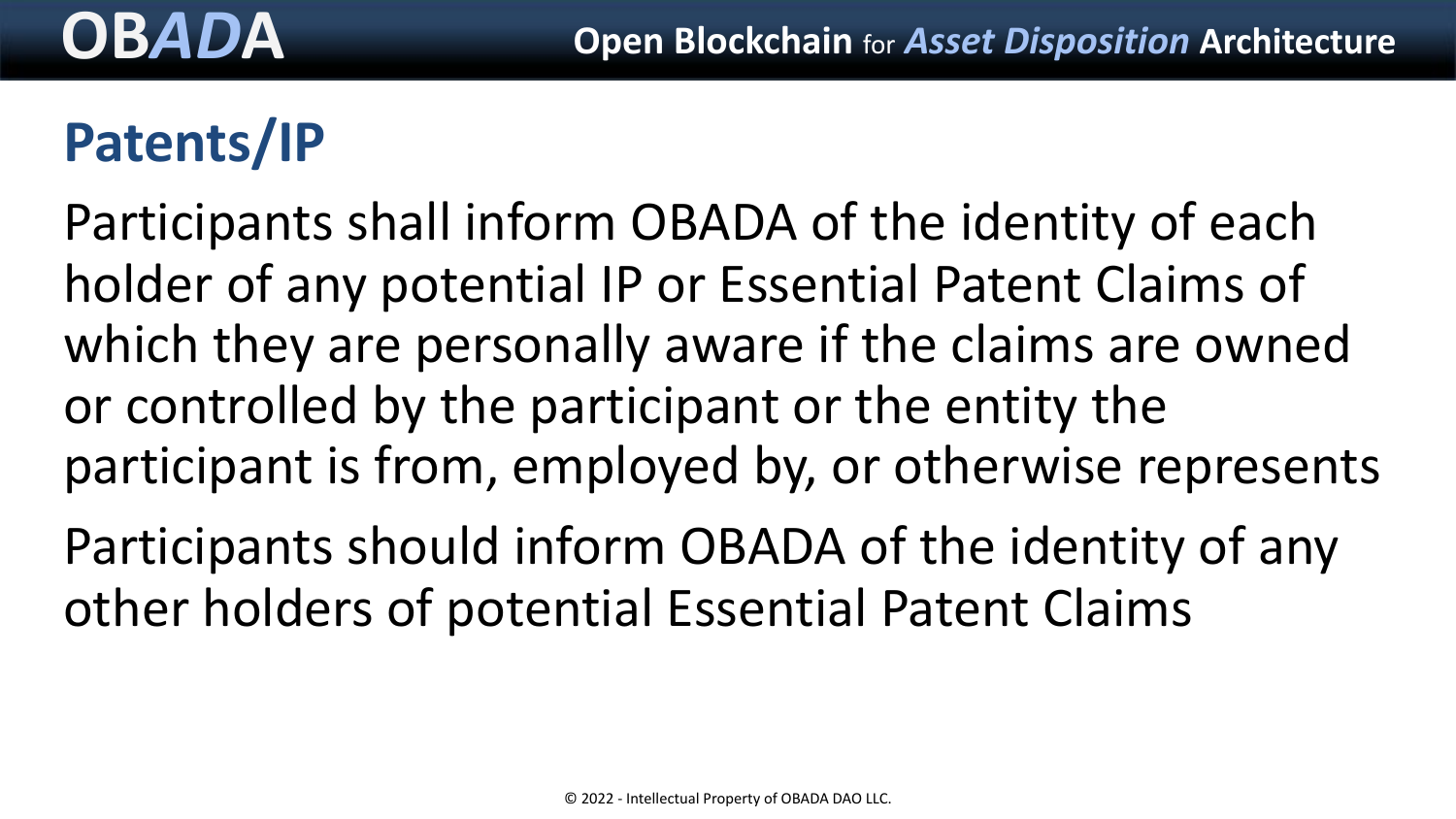# **Communicating to OBADA**

Cause an Letter of Assurance (LOA) to be submitted to OBADA; or

Provide the chair of this group with the identity of the holder(s) of any and all such claims as soon as possible; or

Speak up now and respond to this Call for IP and Potentially Essential Patents If anyone in this meeting is personally aware of the holder of any patent claims that are potentially essential to implementation of the proposed standard(s) under consideration by this group and that are not already the subject of an Accepted Letter of Assurance, please respond at this time by providing relevant information to OBADA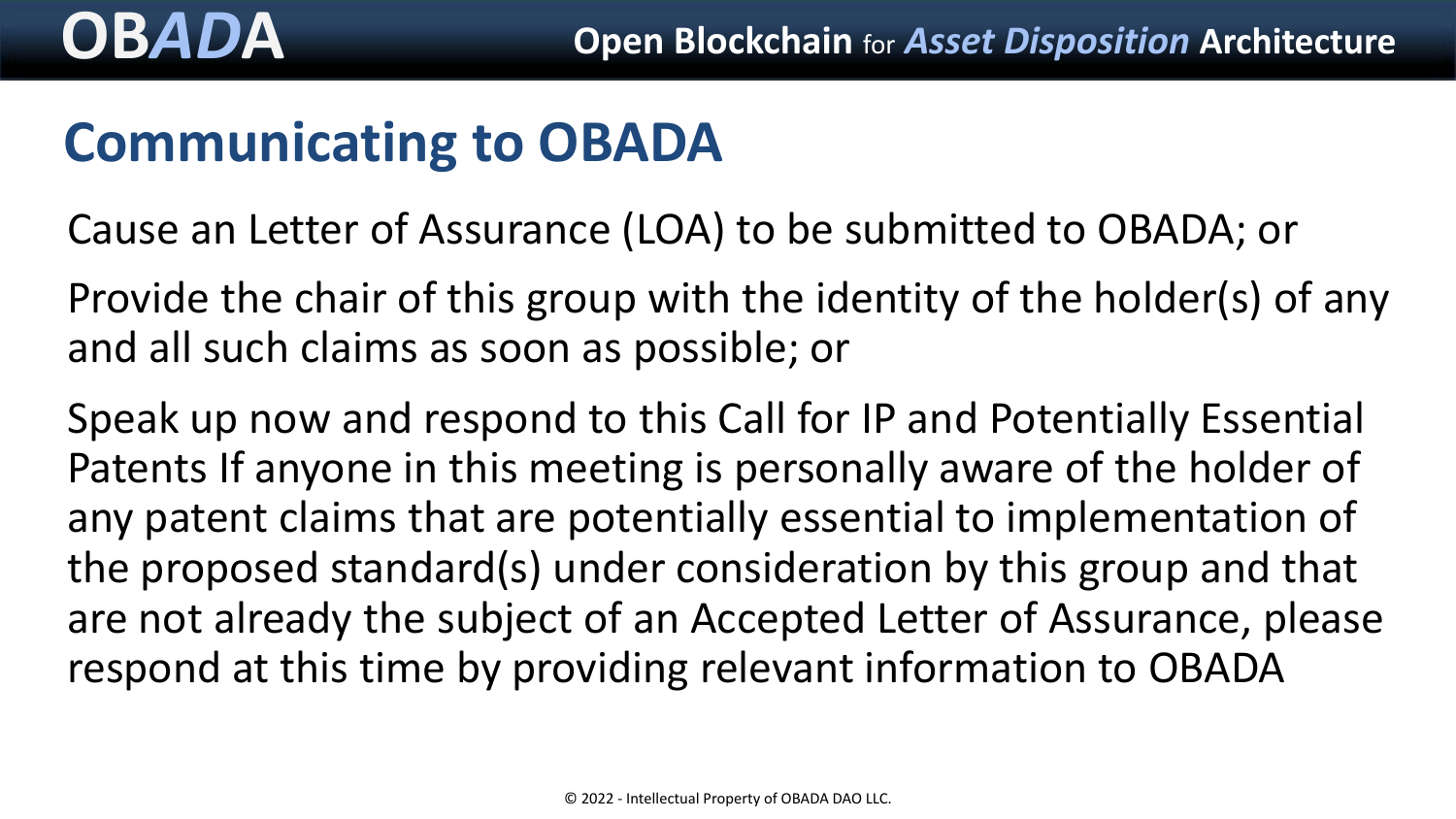# **DAO 2022 TIMELINE (Mark)**

## **1H 2022: "Progressive Decentralization" 2H 2022: "Sufficient Decentralization"**

● DAO is current run by foundation, facilitated by Mark Schaffer

- Launch Round B
	- $\sim$ 77 more DAO members for 100 total
	- Issue 16,000,000 OBD tokens total

## **To do**

- **Governance** 
	- Online DAO voting
- **Tech Teams** 
	- "ITAD Services Demo" on Cosmos Testnet
- **Standard & Legal Docs** 
	- Draft of Standard
	- Platform Agreement
- **Marketing** 
	- Plan for Round B Rollout

## **2023: Production Launch**

● Issue the final 16,000,000 OBD tokens at \$1 each for general users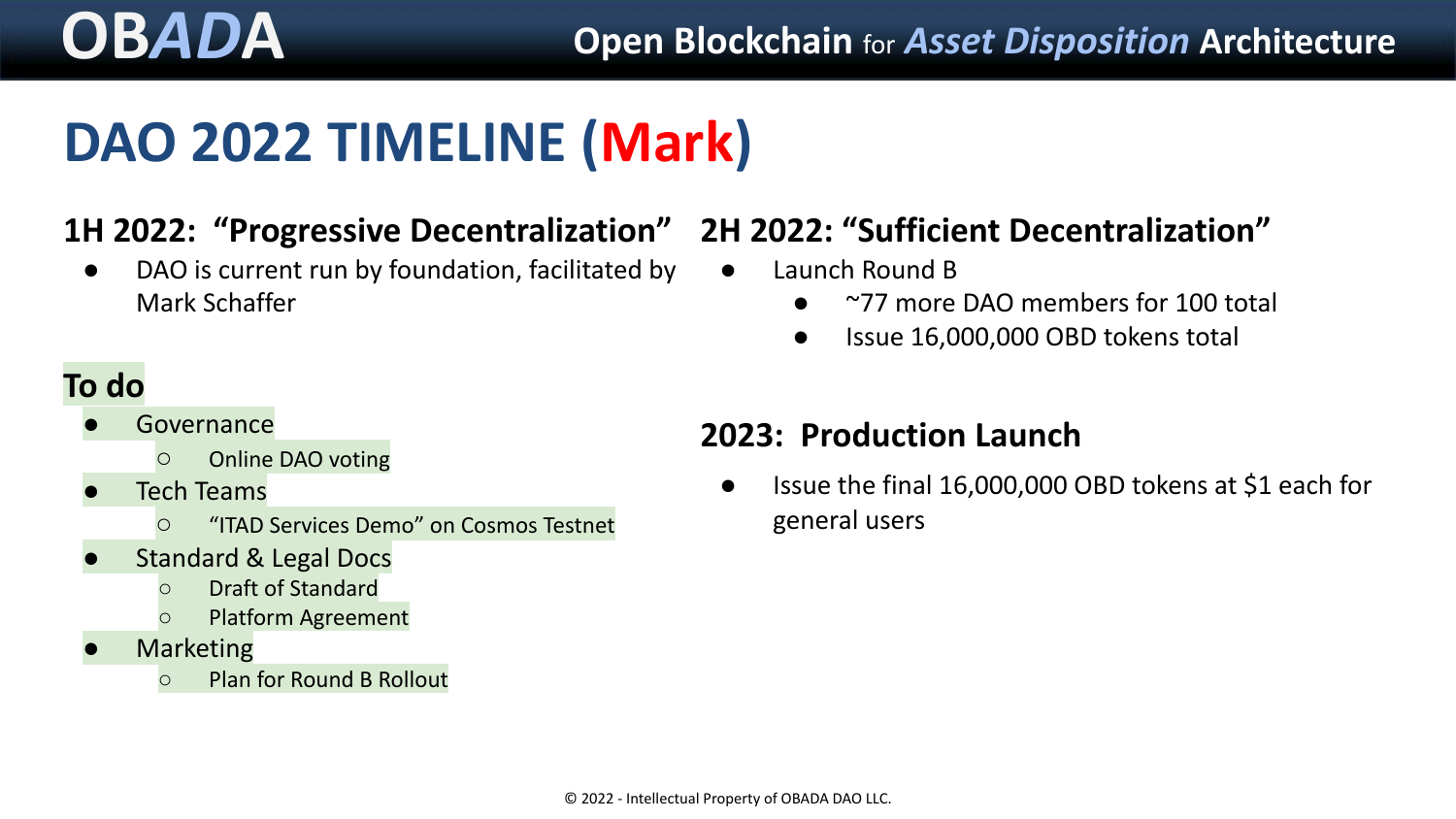

# **The OBADA Standard Short overview / reminder**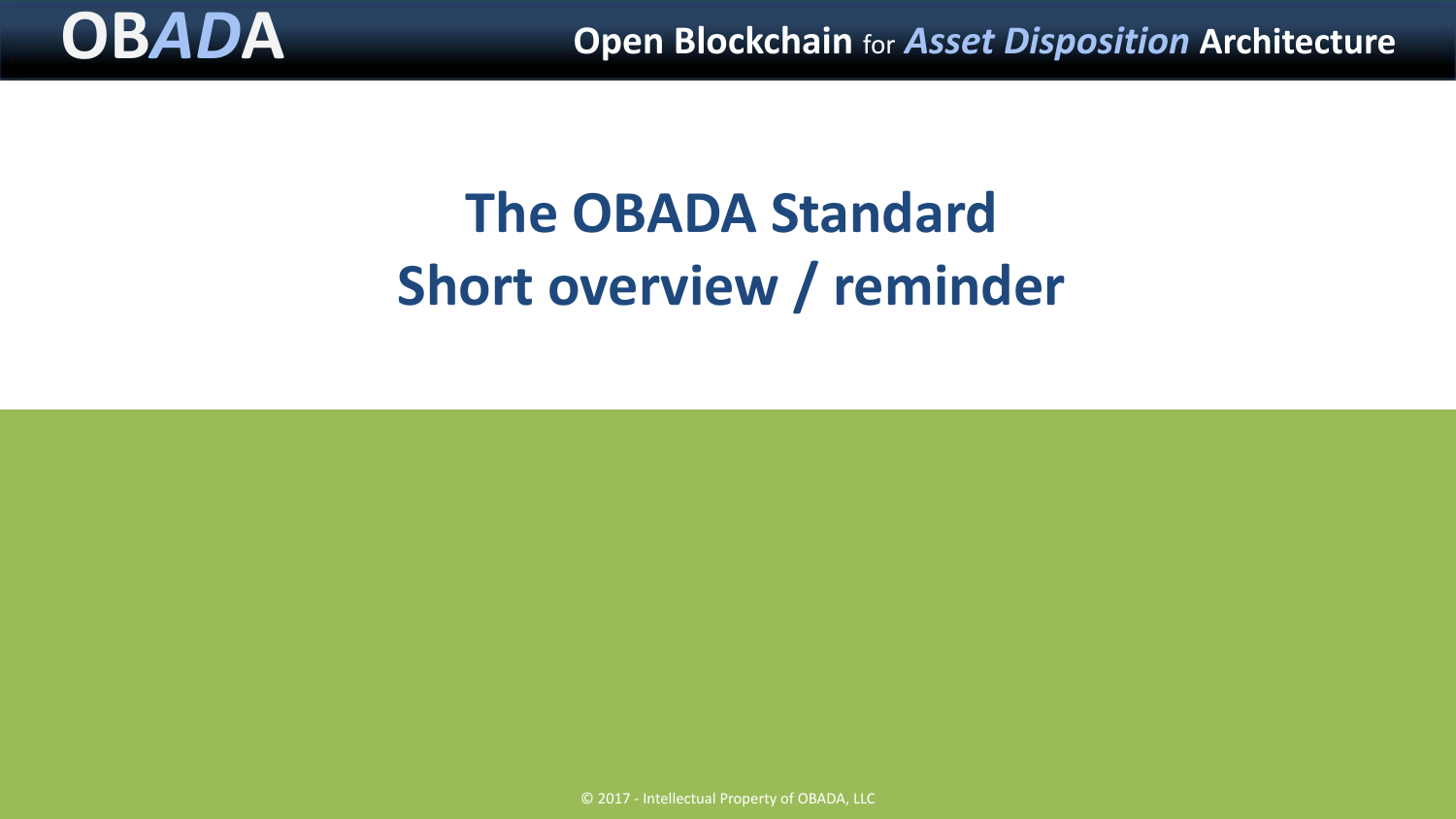# **OBADA Standard** *1.0 Data Methods*

**The OBiT DID: A decentralized identifier for a physical asset**

**1.1 OBiT DID Formula** *to create an identifier for the physical asset*

**0000ca978112ca1bbdcafac231b39a23dc4da786eff8147c4e72b9807785afee48babc** version| ------------------------------------ SHA-256 hash of "mfr, part, serial number"-------------------------------- | checksum

### **1.2 IPFS Data Storage Methodology**

• Defines how to store asset data and "connect" it to the DID.

## **1.3 The Data Checksum method** *proves the data*

• Hash all data objects together to create a provable *OBiT Checksum*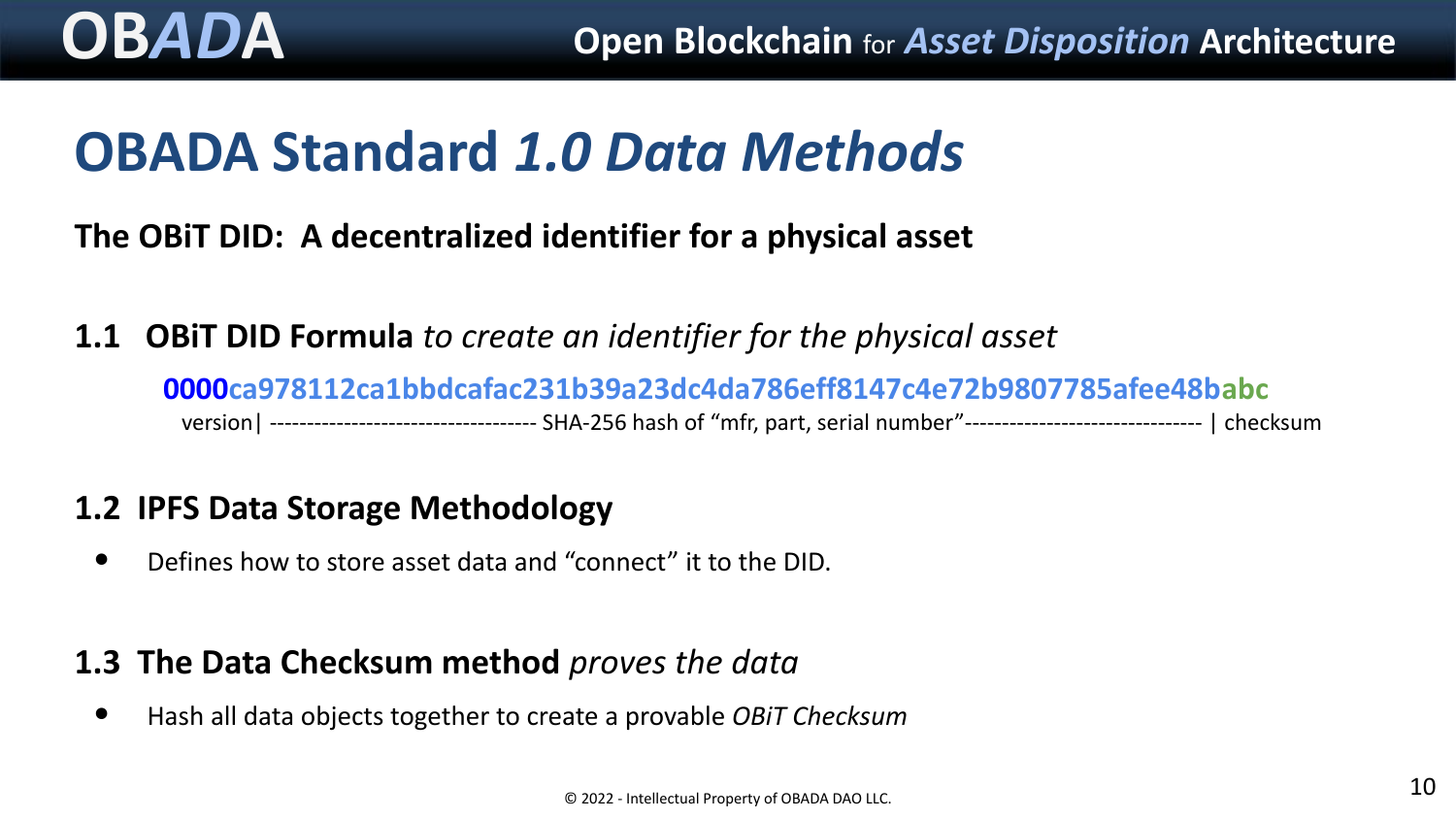## **OBADA Standard** *2.0 Physical Layer Processes*

### **2.1 Physical Asset Identification**

- Processes for DID generation (device identification / fingerprinting) via firmware or by physical inspection
- *● This enables Proof of Existence & Proof of Possession*

### **2.2 Asset Disposition Proofs**

- Processes to obtain physical proof of
	- Data Sanitization
	- Functionality
	- Recycling
	- etc.

### **2.3 Trust Anchor Processes**

- Processes to provide Proof of Ownership
- And other processes at the human machine interface level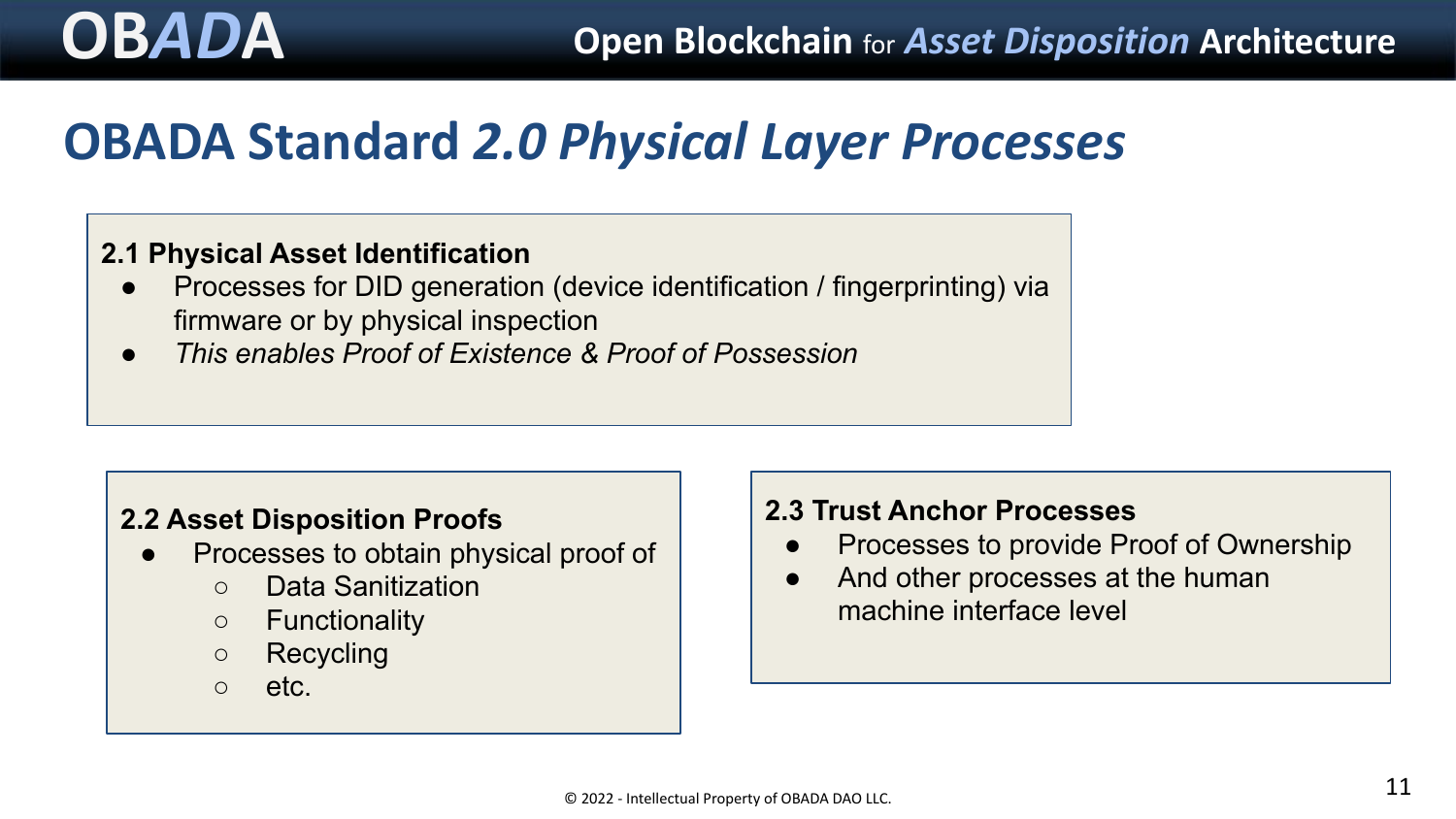# **OBADA Standard** *3.0 Communications Protocol*

### **OBADA DID Method - Interoperability**



**Key point: The OBiT (asset data) is separate from the blockchain where the NFT resides.**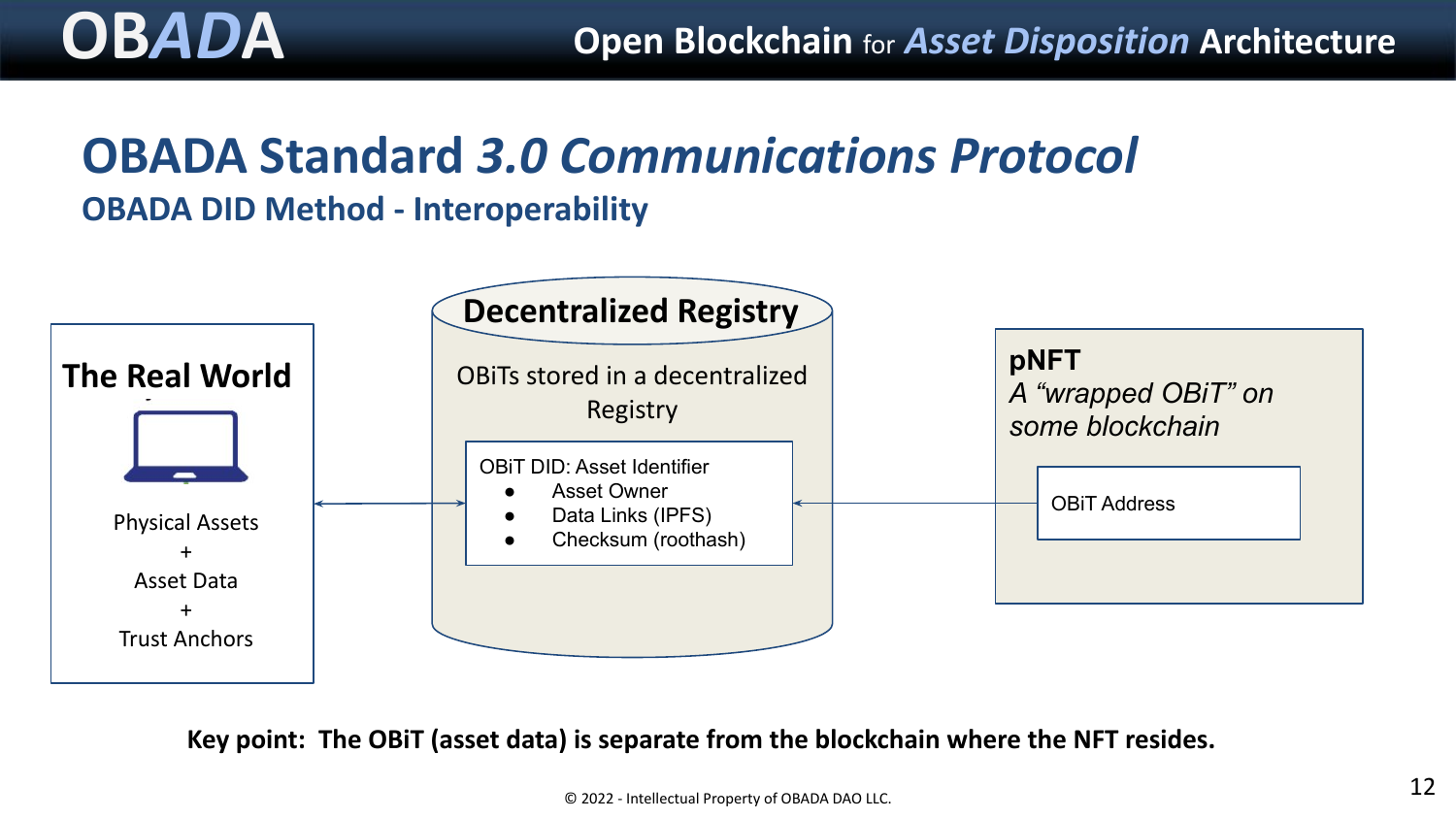

# **Current Implementation (Cosmos)**

© 2017 - Intellectual Property of OBADA, LLC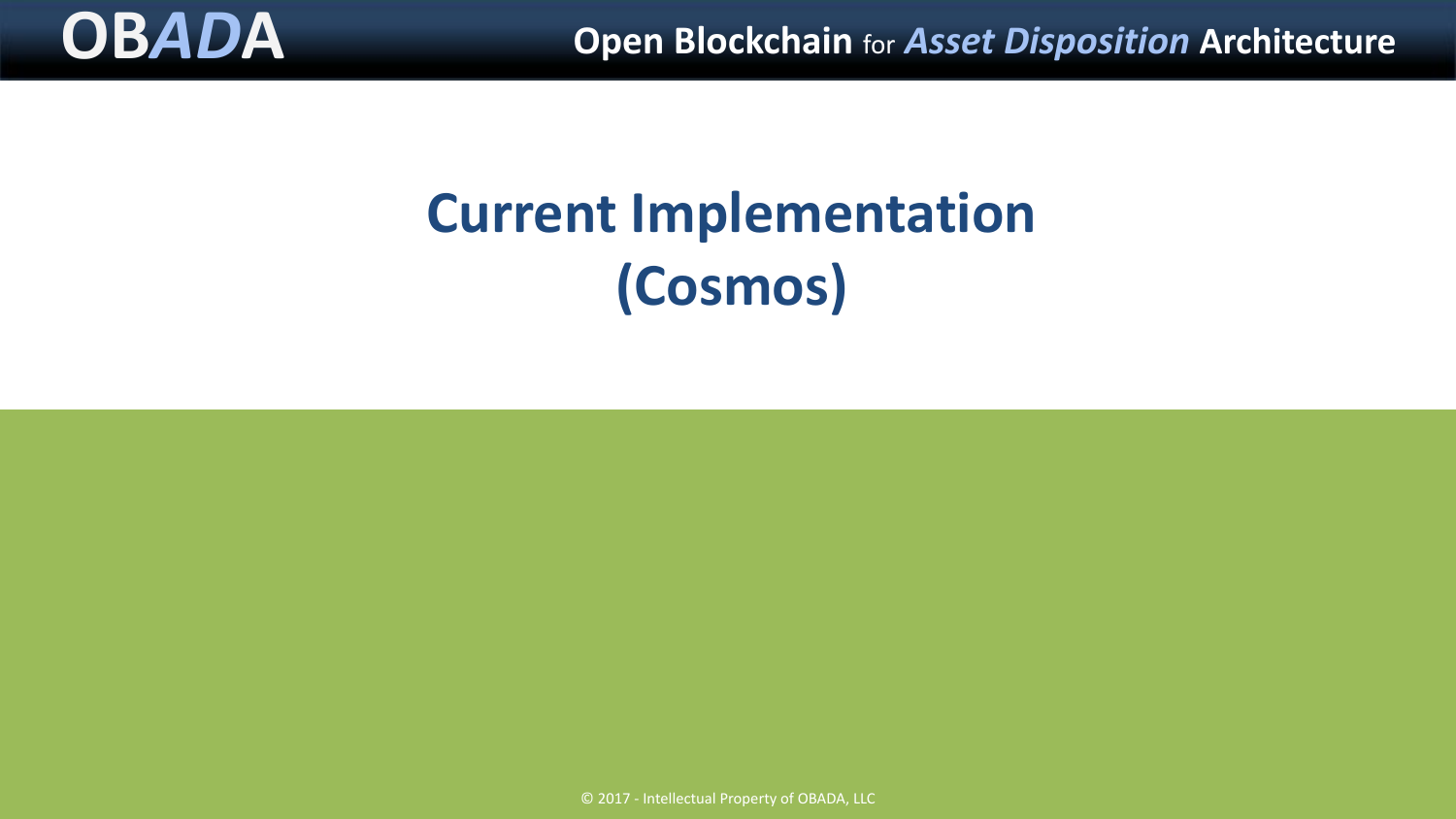## **Current Implementation: No DID Registry**

```
Cosmos NFT
 "class_id": "OBT",
 "ID": "12345",
 "uri": not used
"uri hash": not used,
 "data": {
    The OBIT 
     ● On-chain data
          ○ encrypted keystore
          ○ On-chain metadata 
     ● Links to data
     ● Roothash
```
The OBiT data is wrapped inside a Cosmos NFT.

No DID Registry is used.

The OBiT is entirely on-chain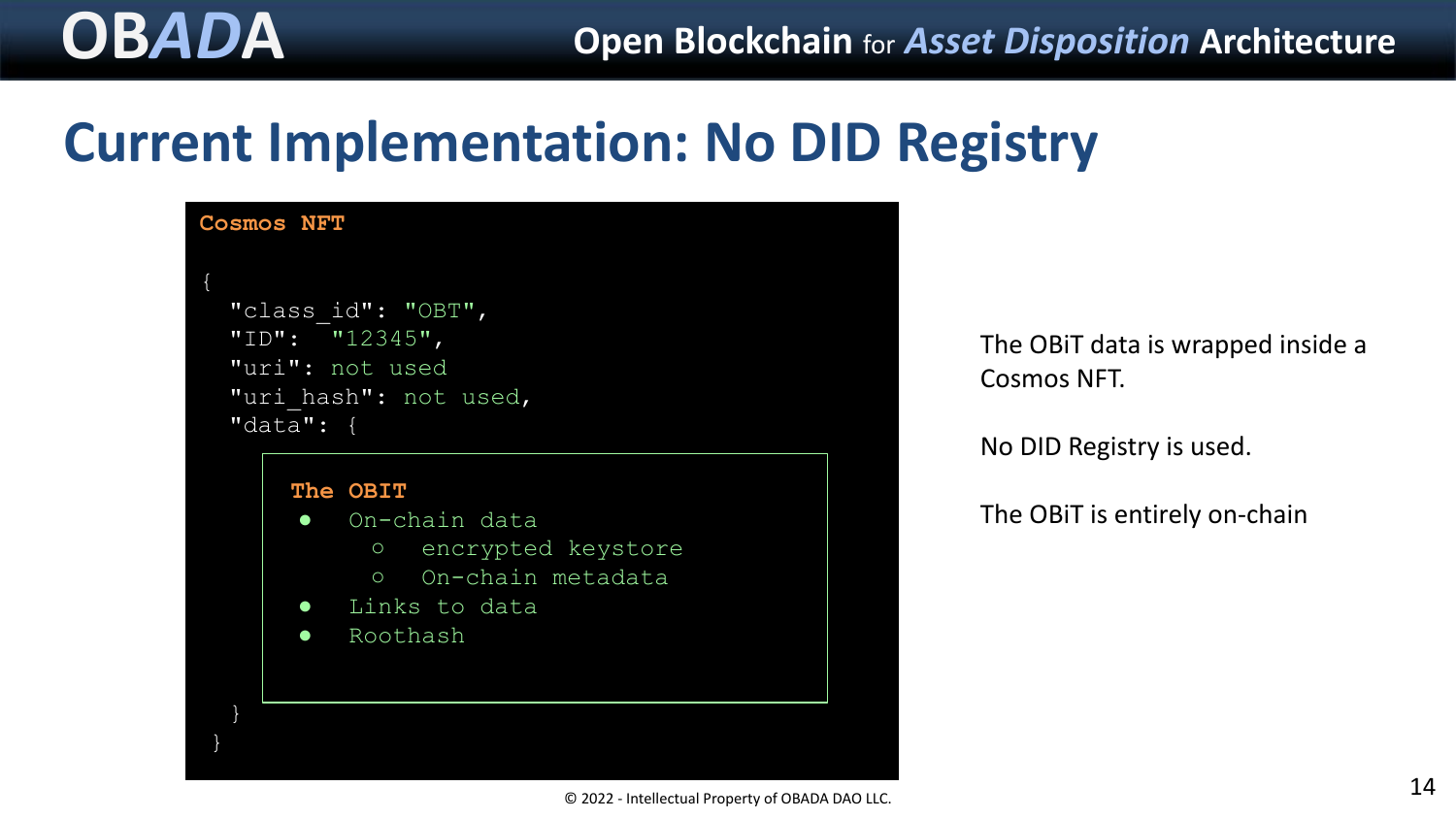## **Currently the OBiT is wrapped inside a Cosmos NFT.**

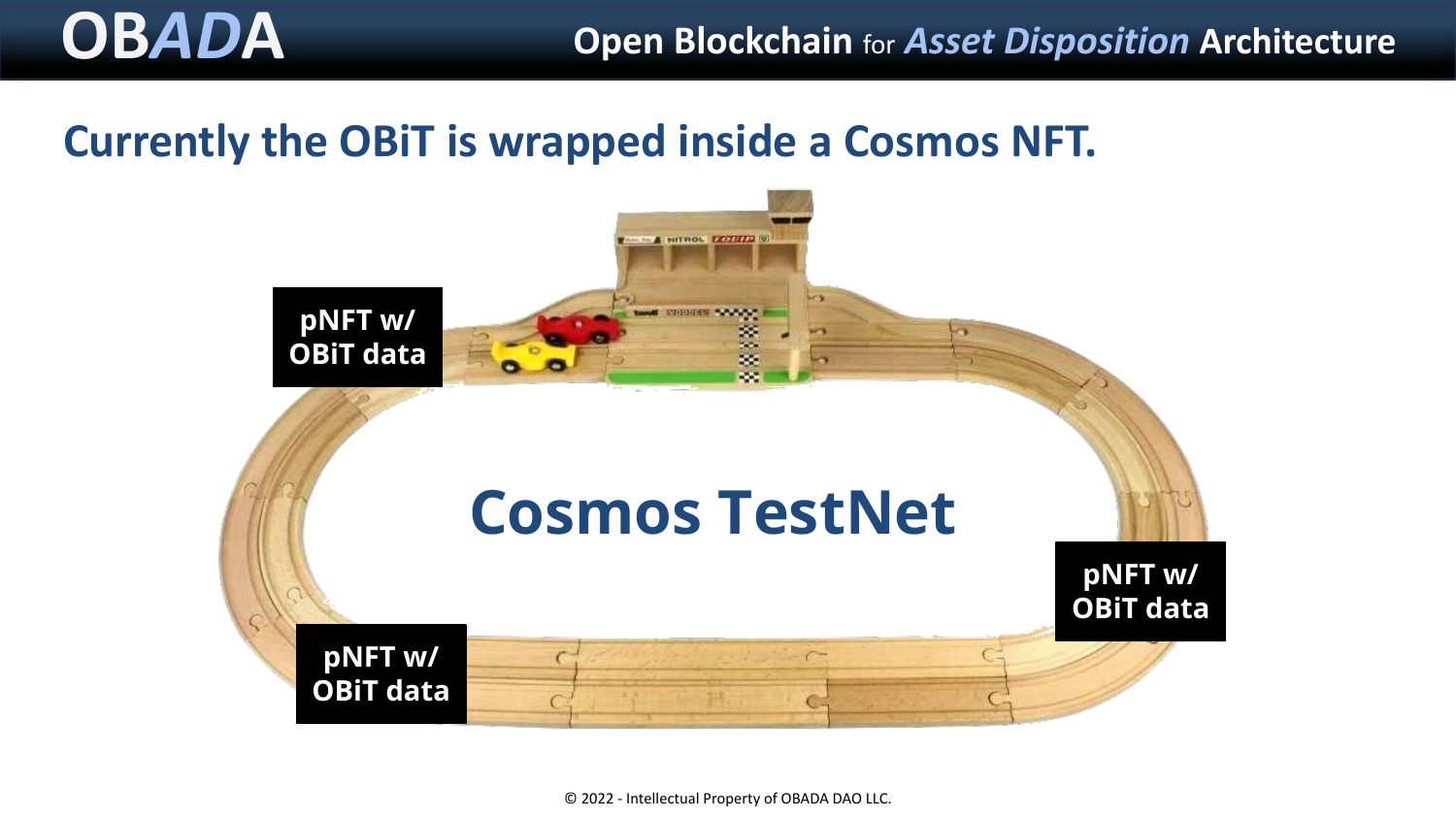# **Future (2023+) Implementation: DID Registry**



The pNFT points to the registry that holds the info and connection to the physical asset.

The NFT is just a vehicle for communicating the OBiT on some specific blockchain.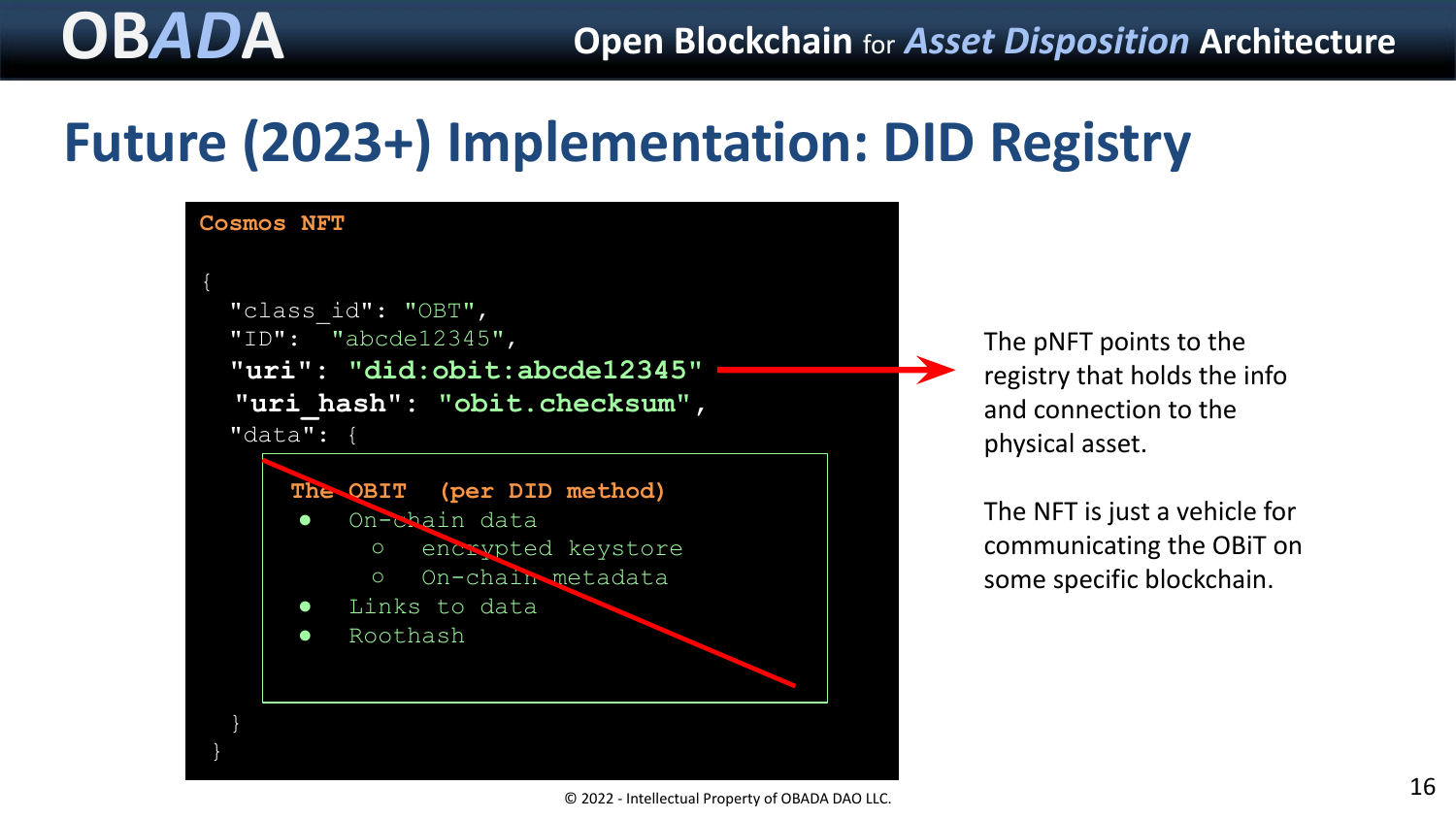## **Future Approach with DID Registry**

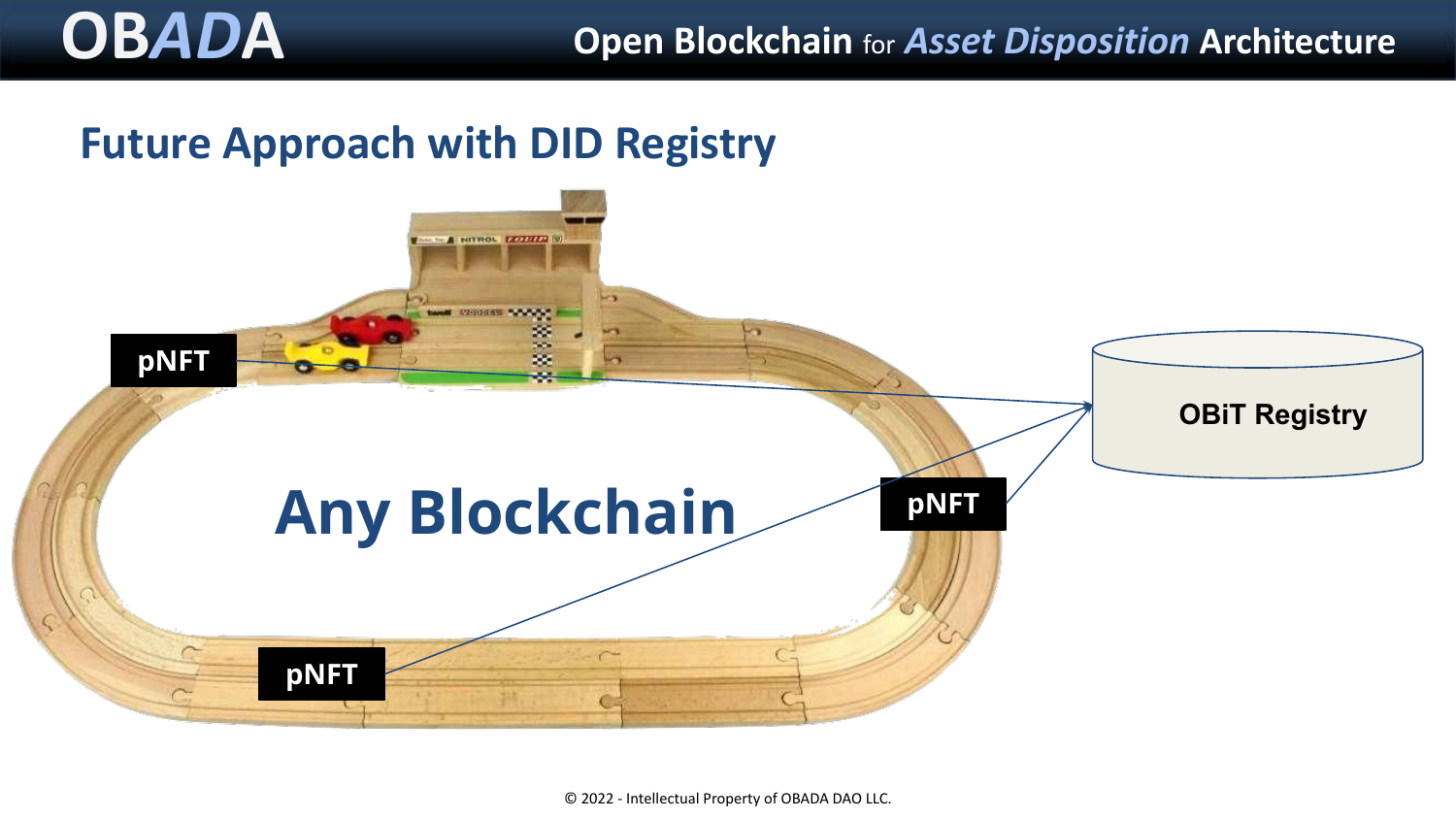# **OB***AD***A Open Blockchain** for *Asset Disposition* **Architecture**

# **The DID Registry approach is for interoperability**

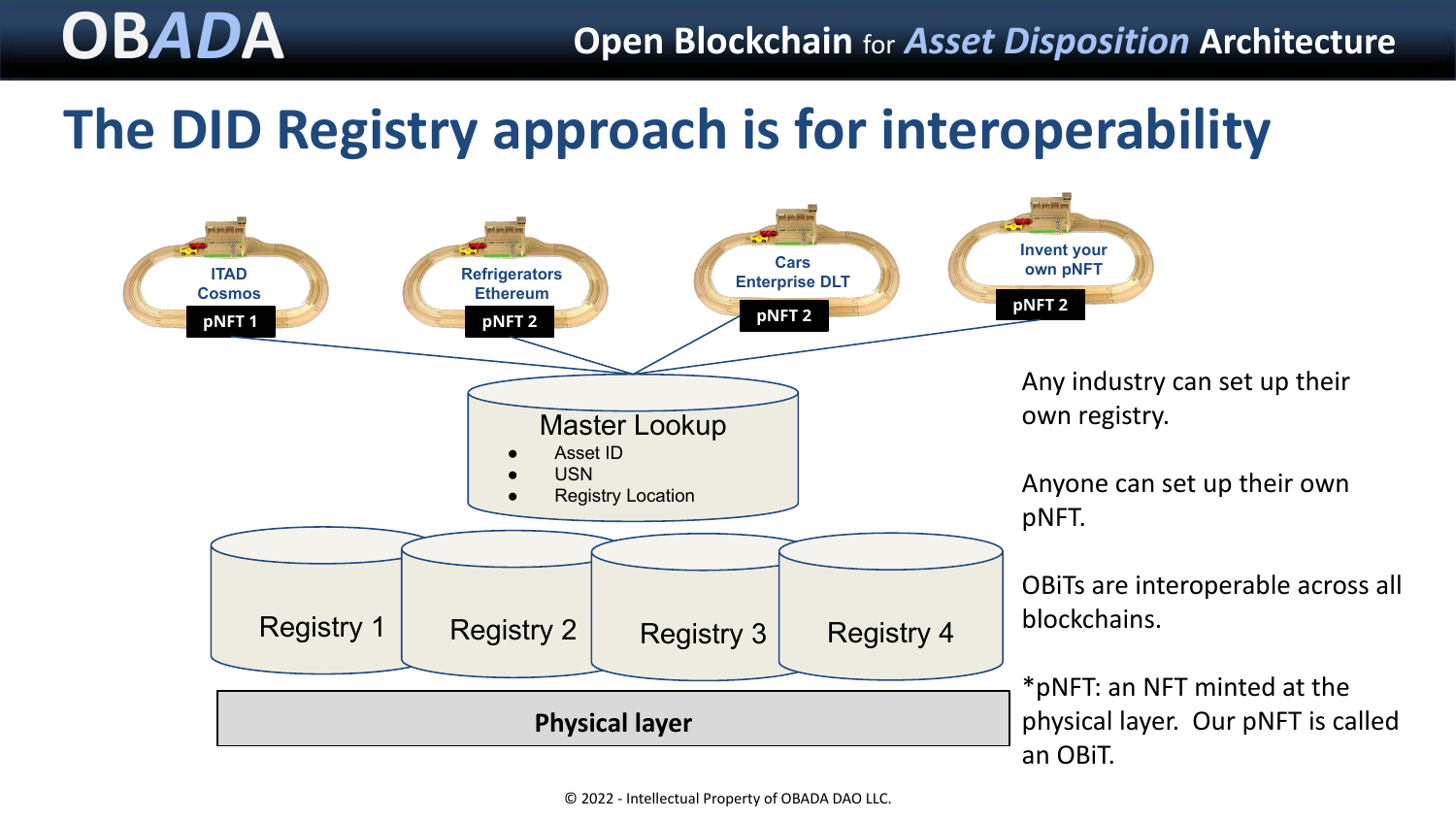

# **Tech Teams Creating an "ITAD demo".**

© 2017 - Intellectual Property of OBADA, LLC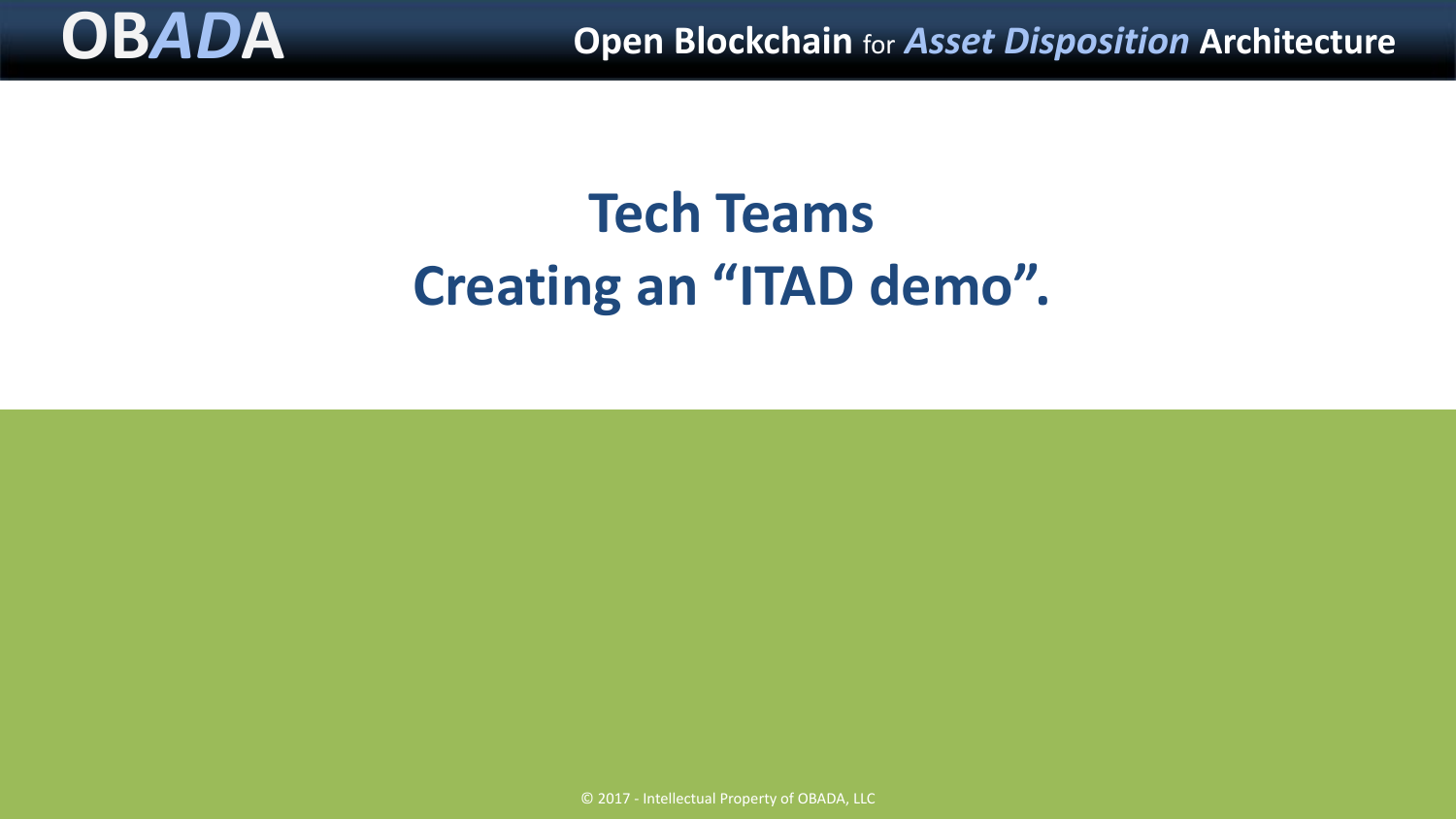# **Tech Teams**

### **<https://docs.google.com/spreadsheets/d/1X3CkorSN7SRGYELwJERXgjc27GLUWjpp-ekYl1HCMjg/edit?usp=sharing>**

| <b>Node Installation Team</b> |  |
|-------------------------------|--|
|-------------------------------|--|

|  | Goal                                         |  |                                                                | Install the Full Core and/or Local Playground to your local server. |             |               |  |
|--|----------------------------------------------|--|----------------------------------------------------------------|---------------------------------------------------------------------|-------------|---------------|--|
|  | <b>Status</b>                                |  | 02-18-22: Ready to deploy. No further support from OBS needed. |                                                                     |             |               |  |
|  | <b>OBS Resources</b><br><b>Documentation</b> |  | No longer needed<br>(insert link to video, github docs)        |                                                                     |             |               |  |
|  |                                              |  |                                                                |                                                                     |             |               |  |
|  | Team Leader                                  |  | TBD                                                            | <b>Nevin</b>                                                        |             |               |  |
|  |                                              |  |                                                                |                                                                     |             |               |  |
|  |                                              |  | <b>Team Company</b>                                            | <b>Tech Contact</b>                                                 | Role        | <b>Status</b> |  |
|  |                                              |  | 1 WDPI                                                         | Nevin                                                               | implementer | done          |  |
|  |                                              |  | 2 Tradeloop                                                    | Rohi / Brian                                                        | implementer | needs update  |  |
|  |                                              |  | 3 TBS                                                          | <b>Brian</b>                                                        | implementer |               |  |
|  |                                              |  | 4 ASCDI / NCI                                                  | Dennis                                                              | implementer |               |  |
|  |                                              |  | 5 Usody                                                        | David                                                               | implementer |               |  |
|  |                                              |  | 6 UNR                                                          | Michael                                                             | implementer |               |  |
|  |                                              |  |                                                                | Adam Clark                                                          |             |               |  |
|  |                                              |  |                                                                |                                                                     |             |               |  |

### PoC 1: Device Interface Team (a.k.a. "device fingerprint tean

|  | Goal                                       |  | Create OBIT from device firmware (fingerprint). Use API to post drive                                 |                                                             |             |                |  |  |
|--|--------------------------------------------|--|-------------------------------------------------------------------------------------------------------|-------------------------------------------------------------|-------------|----------------|--|--|
|  | <b>Status</b>                              |  |                                                                                                       | 02-18-22: OBADA code is done. Andrii assisting integration. |             |                |  |  |
|  | <b>Documentation</b><br><b>Team Leader</b> |  | <b>OBS Resources</b> Andrii assisting team<br>(insert link to video, github docs)<br>David from Usody |                                                             |             |                |  |  |
|  |                                            |  |                                                                                                       |                                                             |             |                |  |  |
|  |                                            |  |                                                                                                       |                                                             |             |                |  |  |
|  |                                            |  |                                                                                                       |                                                             |             |                |  |  |
|  |                                            |  | <b>Team Members</b>                                                                                   | <b>Tech Contact</b>                                         | Role        | <b>Status</b>  |  |  |
|  |                                            |  | 1 Usody                                                                                               | David                                                       | implementer | in development |  |  |
|  |                                            |  | 2 TechReuse                                                                                           | Charles                                                     | implementer | in development |  |  |
|  |                                            |  | 3 Greentec                                                                                            | <b>TBD</b>                                                  | tester      |                |  |  |
|  |                                            |  | 4 Unduit                                                                                              | <b>TBD</b>                                                  | tester      |                |  |  |
|  |                                            |  |                                                                                                       |                                                             |             |                |  |  |

|  |                                                                                                                              |  |                                     | PoC 2: Server Interface Team (a.k.a. "Carfax Team")          |             |                                                       |   |  |
|--|------------------------------------------------------------------------------------------------------------------------------|--|-------------------------------------|--------------------------------------------------------------|-------------|-------------------------------------------------------|---|--|
|  | Goal                                                                                                                         |  |                                     |                                                              |             | Connect your inventory system via API to manage OBITs |   |  |
|  | <b>Status</b>                                                                                                                |  |                                     | 02-18-22: OBADA APIs are done.                               |             |                                                       |   |  |
|  | <b>OBS Resources</b> Andrii will be needed to assist integration                                                             |  |                                     |                                                              |             |                                                       |   |  |
|  | <b>Documentation</b>                                                                                                         |  | (insert link to video, github docs) |                                                              |             |                                                       |   |  |
|  | <b>Team Leader</b>                                                                                                           |  | <b>TRD</b>                          |                                                              |             |                                                       |   |  |
|  |                                                                                                                              |  | <b>Team Members</b>                 | <b>Tech Contact</b>                                          | Role        | <b>Status</b>                                         |   |  |
|  |                                                                                                                              |  | 1 Usody                             | David                                                        | implementer |                                                       |   |  |
|  |                                                                                                                              |  | 2 TechReuse                         | Charles/TBD                                                  | implementer |                                                       |   |  |
|  |                                                                                                                              |  | 3 Tradeloop                         | Rohi/Brian                                                   | implementer |                                                       |   |  |
|  |                                                                                                                              |  | 4 TBS                               | <b>Brian</b>                                                 |             |                                                       |   |  |
|  |                                                                                                                              |  | 5 WDPI                              | Nevin                                                        |             |                                                       |   |  |
|  |                                                                                                                              |  | 6 Eagle Advisorts                   | <b>TBD</b>                                                   |             |                                                       |   |  |
|  |                                                                                                                              |  | 7 GPR                               | TBD                                                          |             |                                                       |   |  |
|  |                                                                                                                              |  | 8 Greentek                          | <b>TBD</b>                                                   |             |                                                       |   |  |
|  |                                                                                                                              |  | 9 DMD Systems                       | <b>TBD</b>                                                   |             |                                                       |   |  |
|  |                                                                                                                              |  | 10 Unduit                           | <b>TBD</b>                                                   |             |                                                       |   |  |
|  |                                                                                                                              |  |                                     |                                                              |             |                                                       |   |  |
|  |                                                                                                                              |  |                                     |                                                              |             |                                                       |   |  |
|  |                                                                                                                              |  | PoC 3: Trust Anchor Team            |                                                              |             |                                                       |   |  |
|  | Goal                                                                                                                         |  |                                     | Issue and resolve Proof of Identity for users via JWT Tokens |             |                                                       |   |  |
|  | <b>Status</b>                                                                                                                |  |                                     | 02-18-22: OBADA APIs are done.                               |             |                                                       |   |  |
|  | <b>OBS Resources</b> Andrii will be needed to assist integration<br><b>Documentation</b><br><b>Team Leader</b><br><b>TBD</b> |  |                                     |                                                              |             |                                                       |   |  |
|  |                                                                                                                              |  |                                     | (insert link to video, github docs)                          |             |                                                       |   |  |
|  |                                                                                                                              |  |                                     | <b>Dennis</b>                                                |             |                                                       |   |  |
|  |                                                                                                                              |  |                                     |                                                              |             |                                                       |   |  |
|  |                                                                                                                              |  | <b>Team Members</b>                 | <b>Tech Contact</b>                                          | Role        | <b>Status</b>                                         |   |  |
|  |                                                                                                                              |  | 1 ASCDI                             | Dennis                                                       | implementer |                                                       |   |  |
|  |                                                                                                                              |  | 2 Tradeloop                         | Rohi/Brian                                                   | implementer |                                                       | ı |  |
|  |                                                                                                                              |  | 3 TBS                               | <b>Brian</b>                                                 | implementer |                                                       |   |  |

© 2022 - Intellectual Property of OBADA DAO LLC.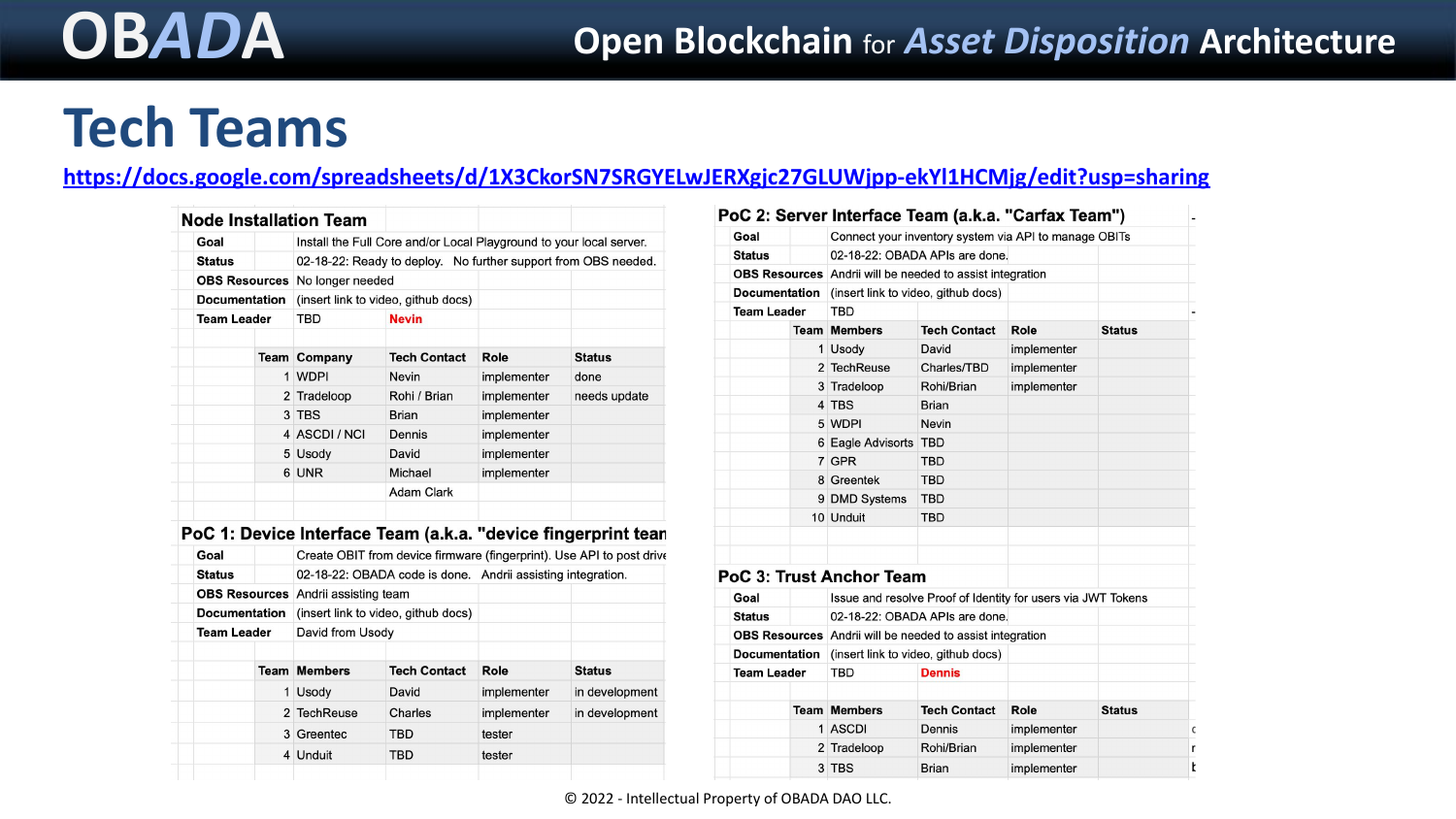## **Node Installation Team (Mark/Andrii)**

### **Q: Do I need to install a node?**

**A: Yes! Without nodes, there is no blockchain. We need 25 nodes for minimum viable production.**

### **Start Here:**

- Install the Local Network Playground:
	- A complete local version of the entire "blockchain" ecosystem. It's many different systems with a "node" at the center.
	- This will help developers understand all the components.
- Installation Video: *new!* <https://drive.google.com/file/d/1aEqd8FHd5Oi7ZkIK1gLEVxItGglWlsVE/view>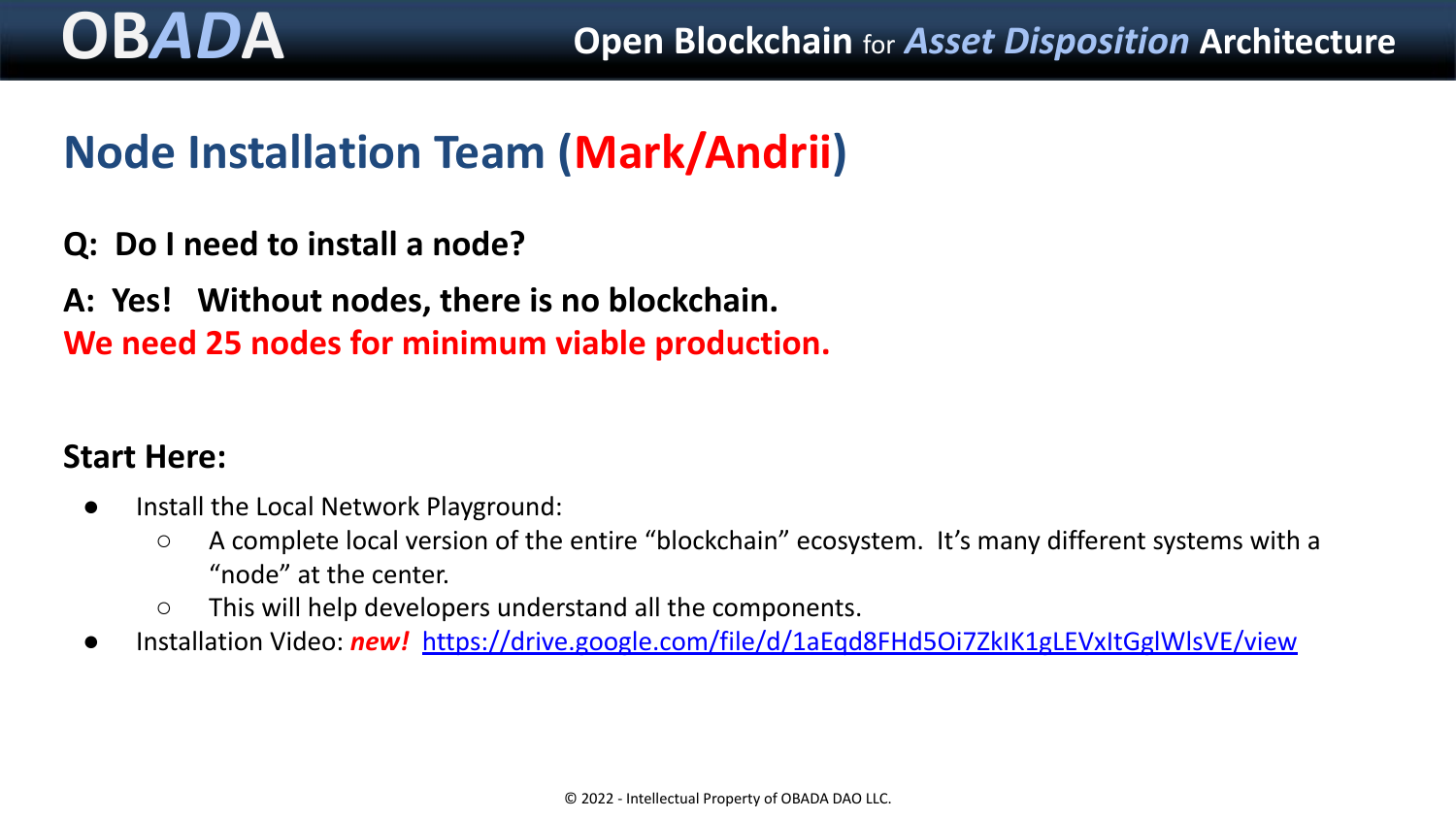## **OB***AD***A Open Blockchain** for *Asset Disposition* **Architecture Coordinate with Marketing Team**

## **"ITAD Services Demo"**



Mining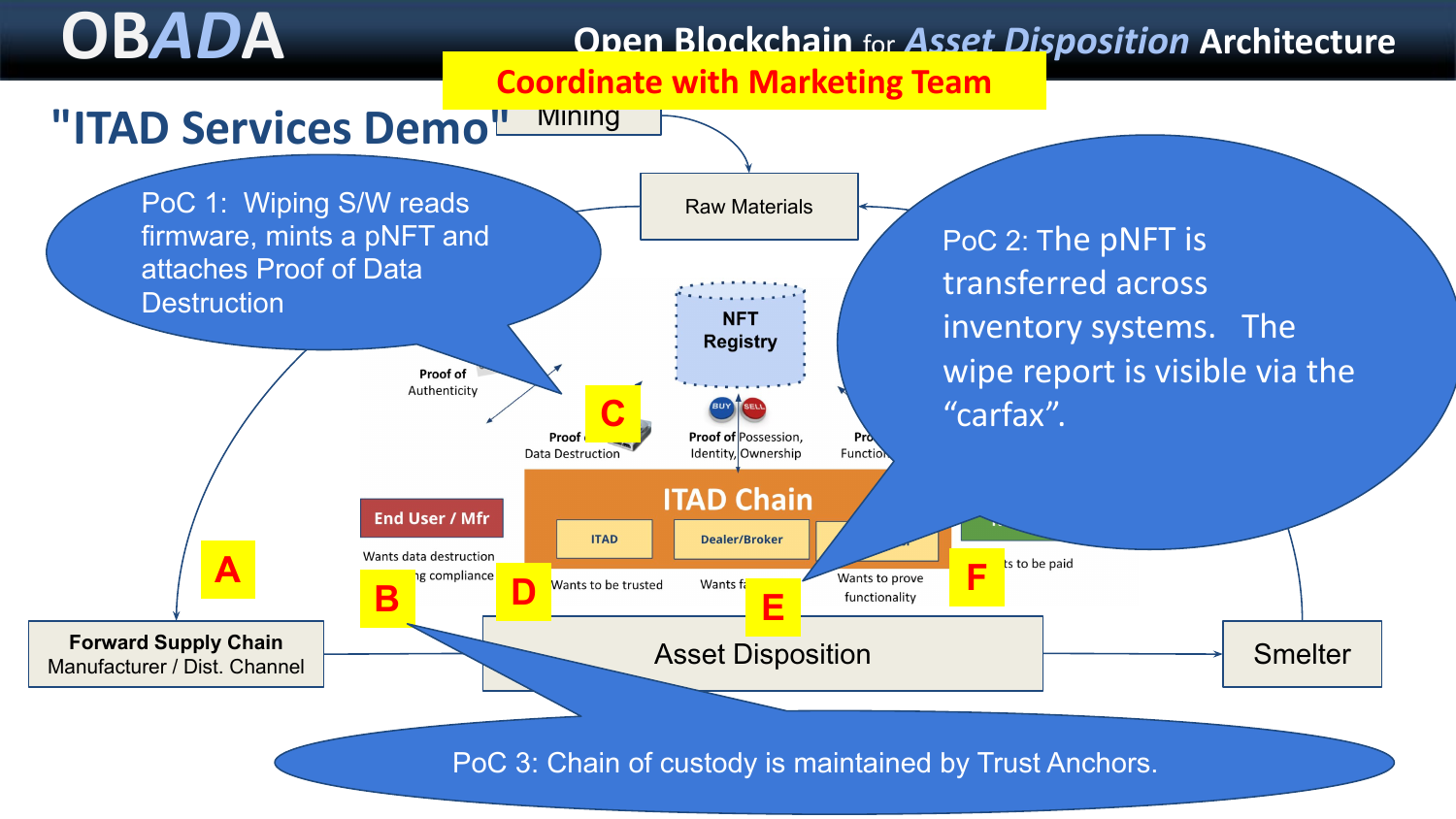## **PoC 1: Physical Layer (Drive Wipe S/W) (David/Charles)**

## **Drive wipe S/W mints a pNFT and attaches Proof of Data Destruction**

### **Steps**

- **Create OBIT DID:** A USN is generated based on reading make, model, and serial number from the firmware
	- Per OBADA Standard 1.1
- **Attach Data Payload**: A wiping report is "attached" as a document to the DID
	- per OBADA Standard 1.2.
- **Create a "wrapped OBiT".** Embed the OBiT data into an ERC-721 NFT structure.
- **Mint a pNFT** on the Cosmos Testnet.

### **Other Tech PoCs**

- PoC 2: Trust Anchors: No update.
- PoC 3: Carfax / Servers: Start after PoC 1 can mint pNFTs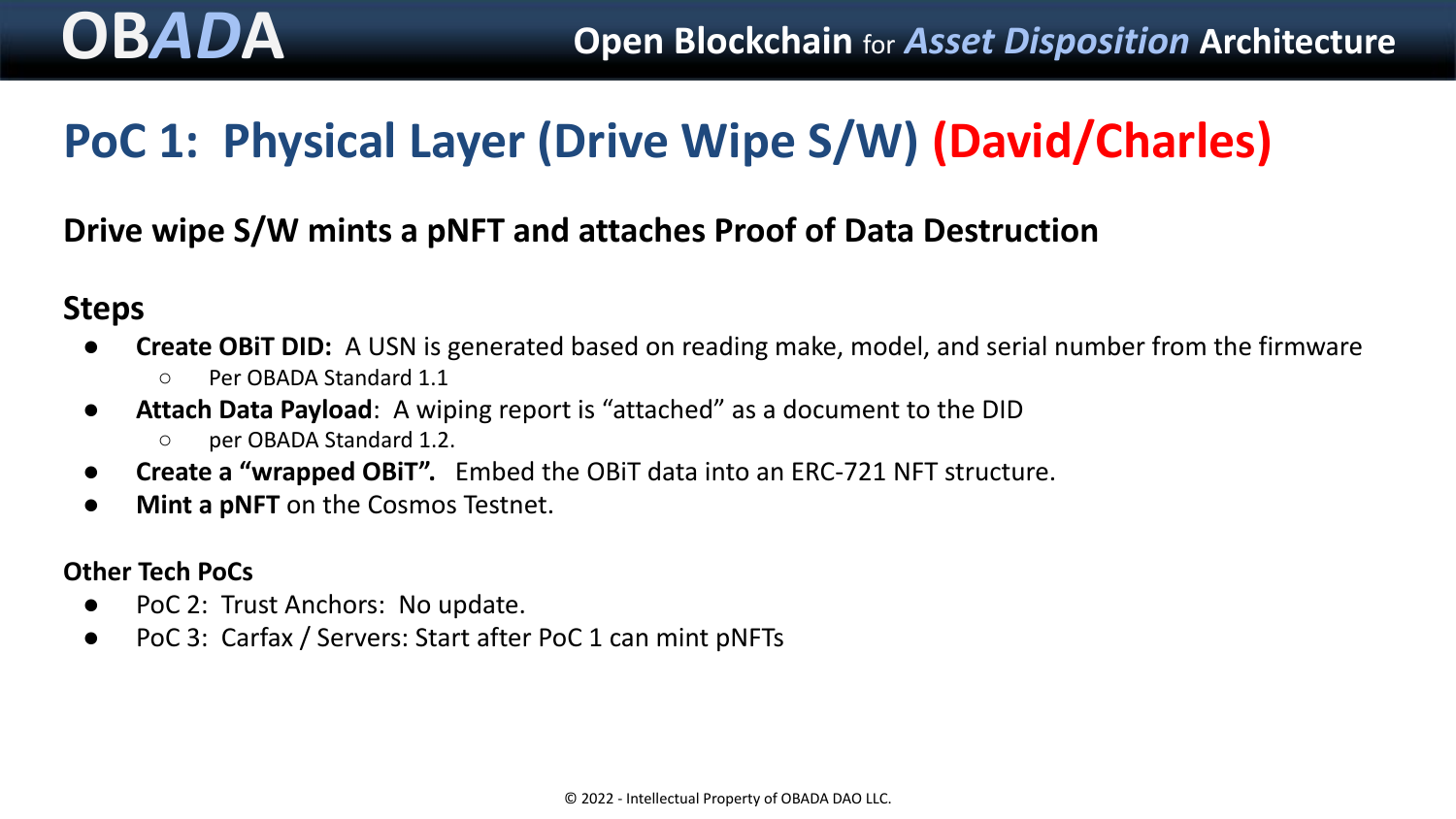

## **Other Team Updates**

© 2017 - Intellectual Property of OBADA, LLC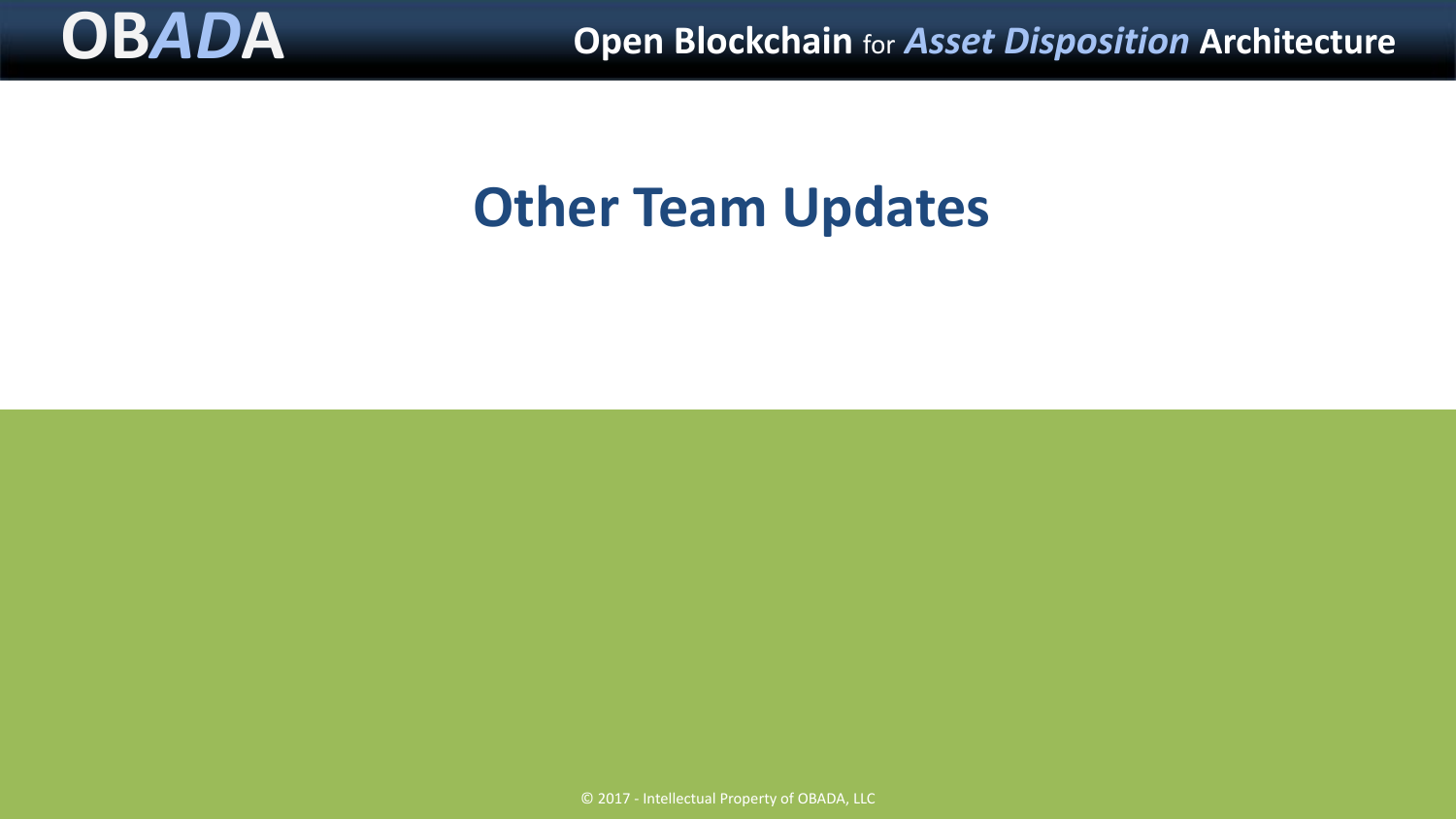# **Finance & Accounting (Jen/Joe)**

### **Finance Team**

● Jen, Joe, Neil, Rohi

### **Founding and Round A1 (2020/2021)**

- \$45,000 raised from 9 members
- $\bullet$  ~\$2,500 remains

### **Round A2 (2022)**

● \$70,000 raised from 14 members

### **Round B (mid-2022)**

\$385,000 from ~77 members

### **2022 (Round A2) Budget: \$70,000**

- Tech (Platform Development) \$30K-\$40K
	- Back-end Dev- \$20K
	- Front-end Dev \$5K
	- Tech Writer \$5K
- Governance (Legal/Accounting) \$10K
- Operations/Facilitator \$10K
- Reserve \$10K-20K
- Overhead ~\$5k year (Hosting, Dues, Email, etc)

### **To Do: Accounting (Aprio) / Legal (Montague)**

- File taxes for OBADA orgs
- **Refile corp docs**
- **Ratify Platform agreement**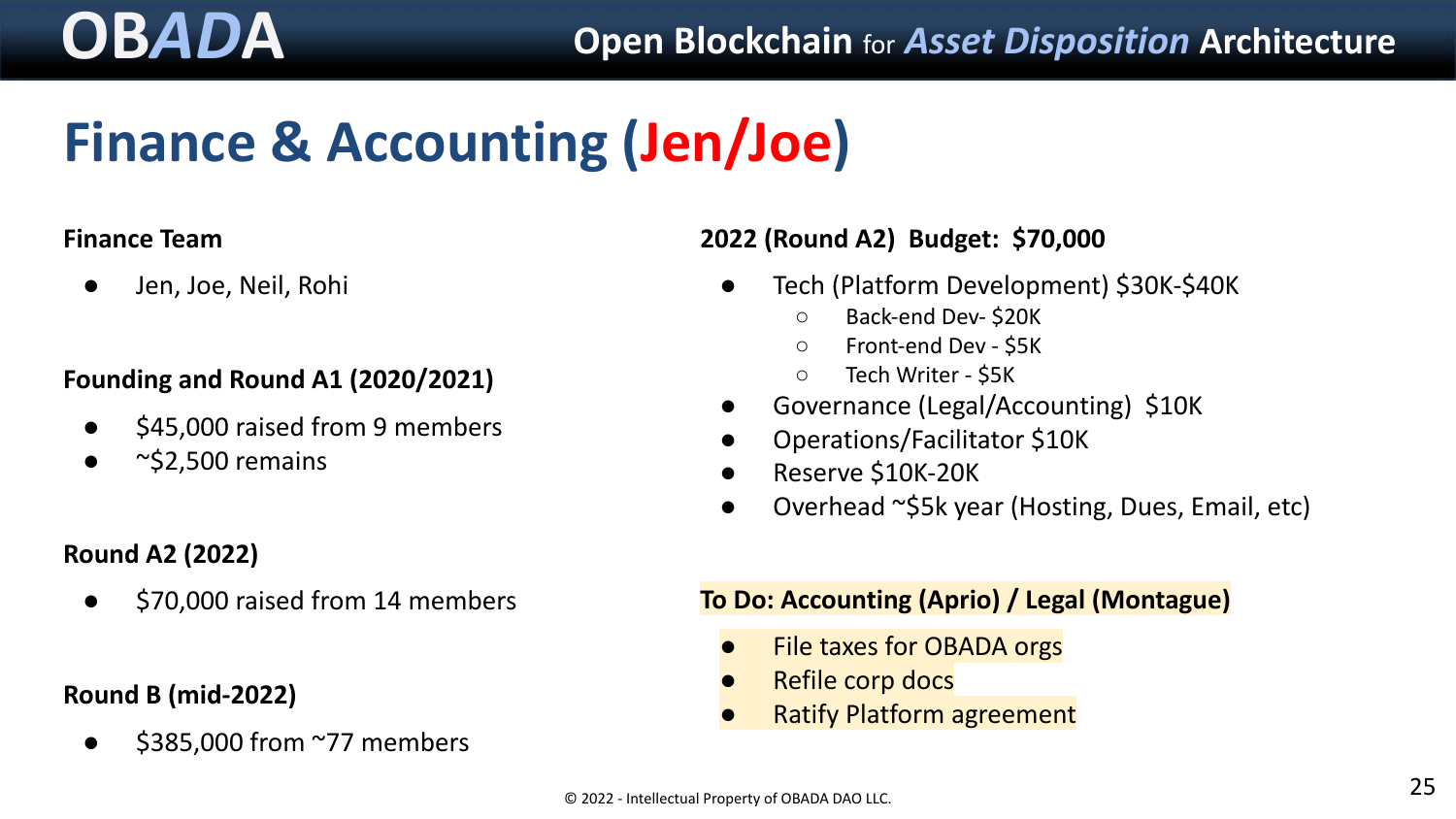# **OB***AD***A Open Blockchain** for *Asset Disposition* **Architecture**

# **Documentation Team (get to DAO voting)**

## **Team:**

## **GOAL: Document the Platform Agreement**

● Rohi, Ron, Mark

Organize the Platform Agreement in Github (TBD)

## **GOAL: Allow DAO to make proposals and vote on them.**

- Set up Online DAO Collaboration Tools
	- Online forum via [www.discourse.org](https://www.discourse.org/)
		- e.g. [forum.bankless.community](https://forum.bankless.community/categories)
	- Onchain voting e.g. [https://snapshot.org](https://snapshot.org/#/ens.eth)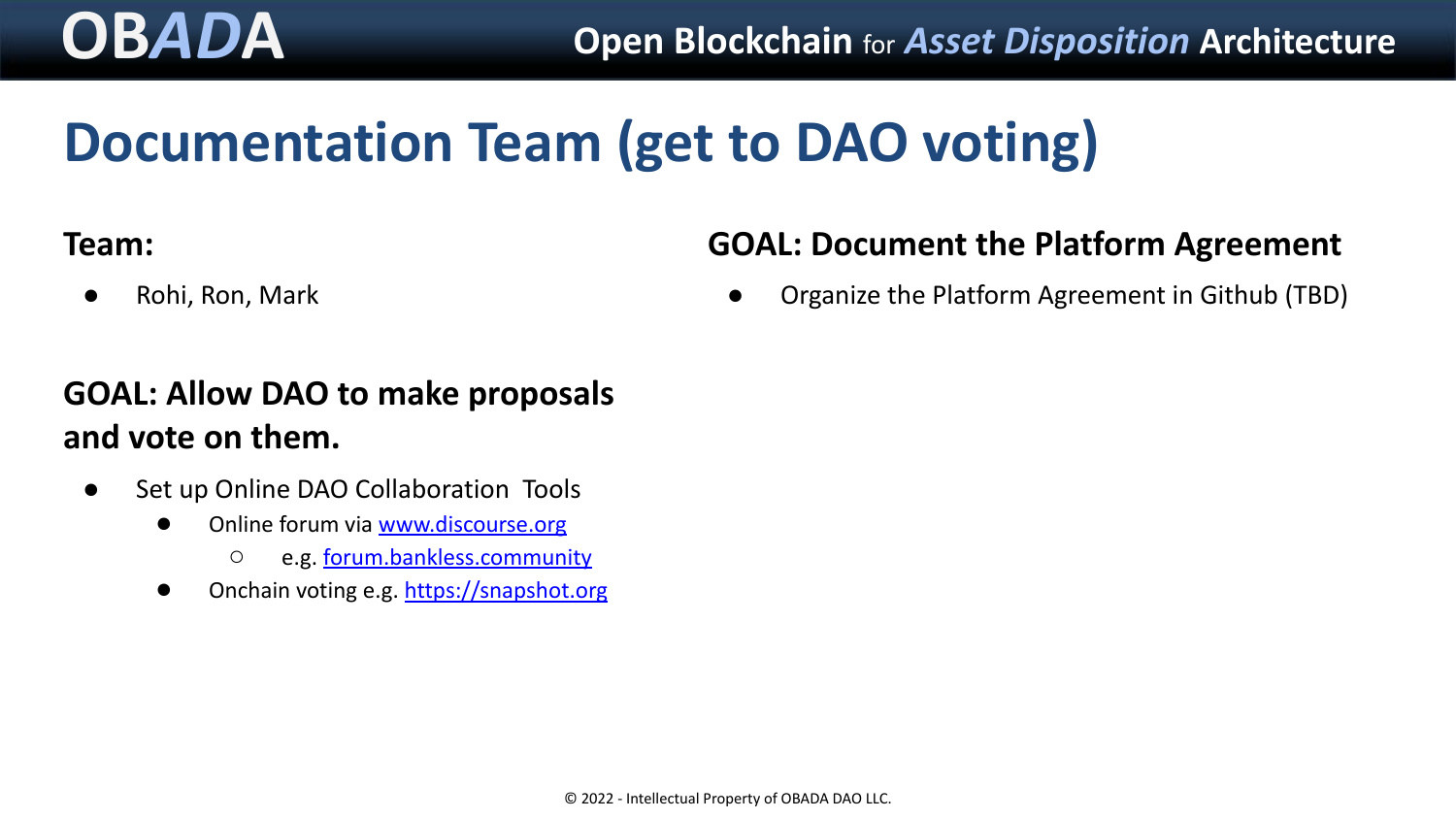# **ISO Standards Team**

## **Team:**

● Rohi, Mark, Ron, Jason

### **Status**

- Held premeeting
- Still waiting for date on ISO AHG 3
- Second ISO Premeeting next week

**GOAL: Drive ISO Effort.**

## **GOAL: Organize Github "issues" to allow developer feedback.**

● <https://github.com/obada-foundation/standard/issues>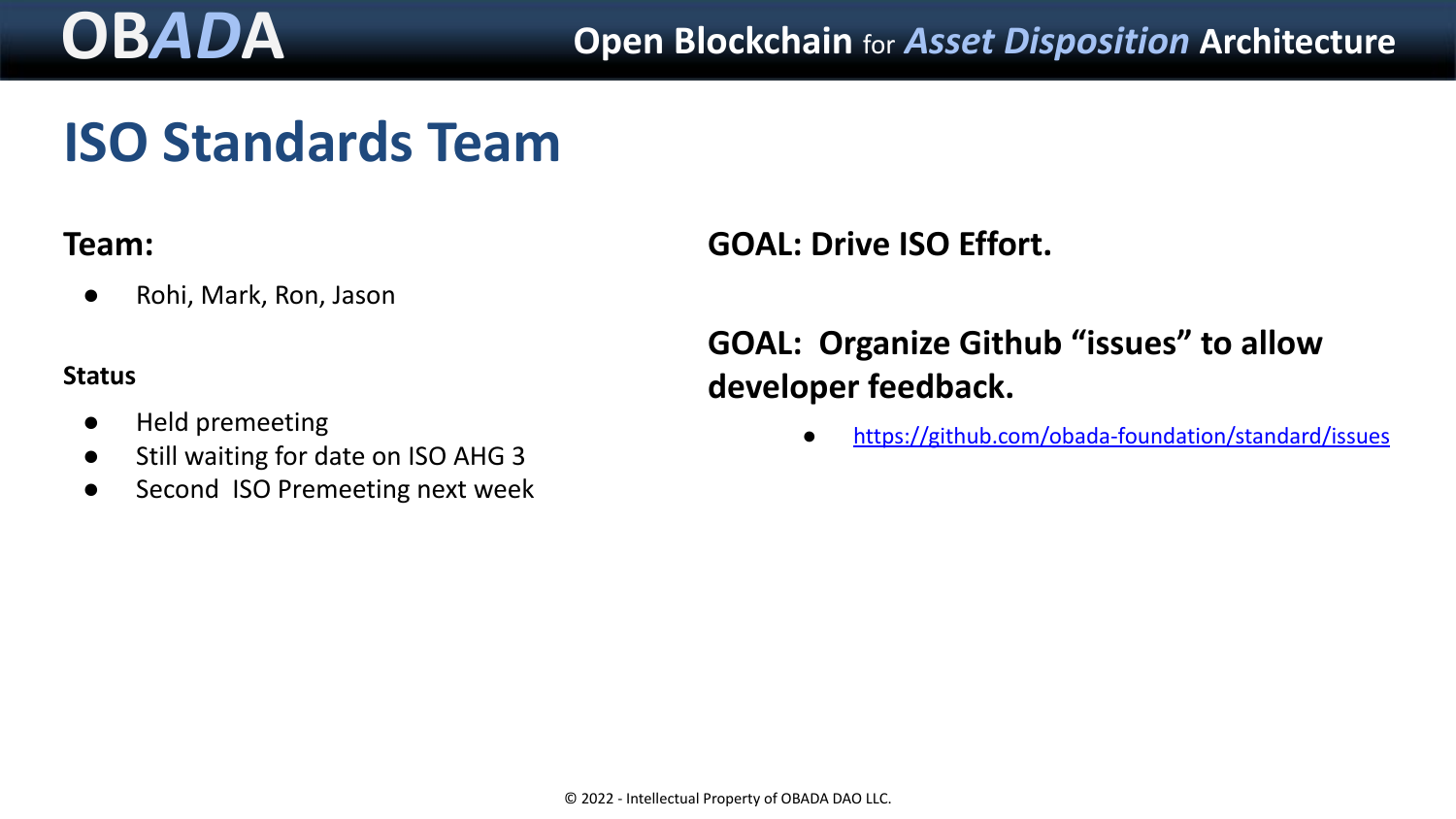# **Marketing / Adoption (G)**

- Many thanks to everyone who has shared their company blurb & logo. Here are the ones I have so far:
	- DMD (Aaron Zepper)
	- TechReuse (Charles Brennick)
	- JT Environmental Consulting, Inc (Jason Teliszczak)
	- TheBrokerSite.Com (Brian Altman)
	- UNevada (Ron Lembke)
	- ASCDI (Joe Marion)
	- Equipment Trading Network (Joe Marion)
	- XSi (Todd Bone)
	- E-Reuse Services (Sarah Kim)
	- Greentec (Tony Perotta)
	- Eagle Advisors, LLC (Seve Romo)
- Apologies if you have sent to me and your name isn't here. Resend / let me know, I'll get it right
- Obviously, if you haven't sent me the information... you know what to do :) [guennael@CELXadvisory.com](mailto:guennael@CELXadvisory.com)
- These logos & blurbs are designed to go on the OBADA.io website, in the DAO Members section
	- <https://www.obada.io/foundation/dao/members/>
	- Will be added shortly when Adam comes back from paternity leave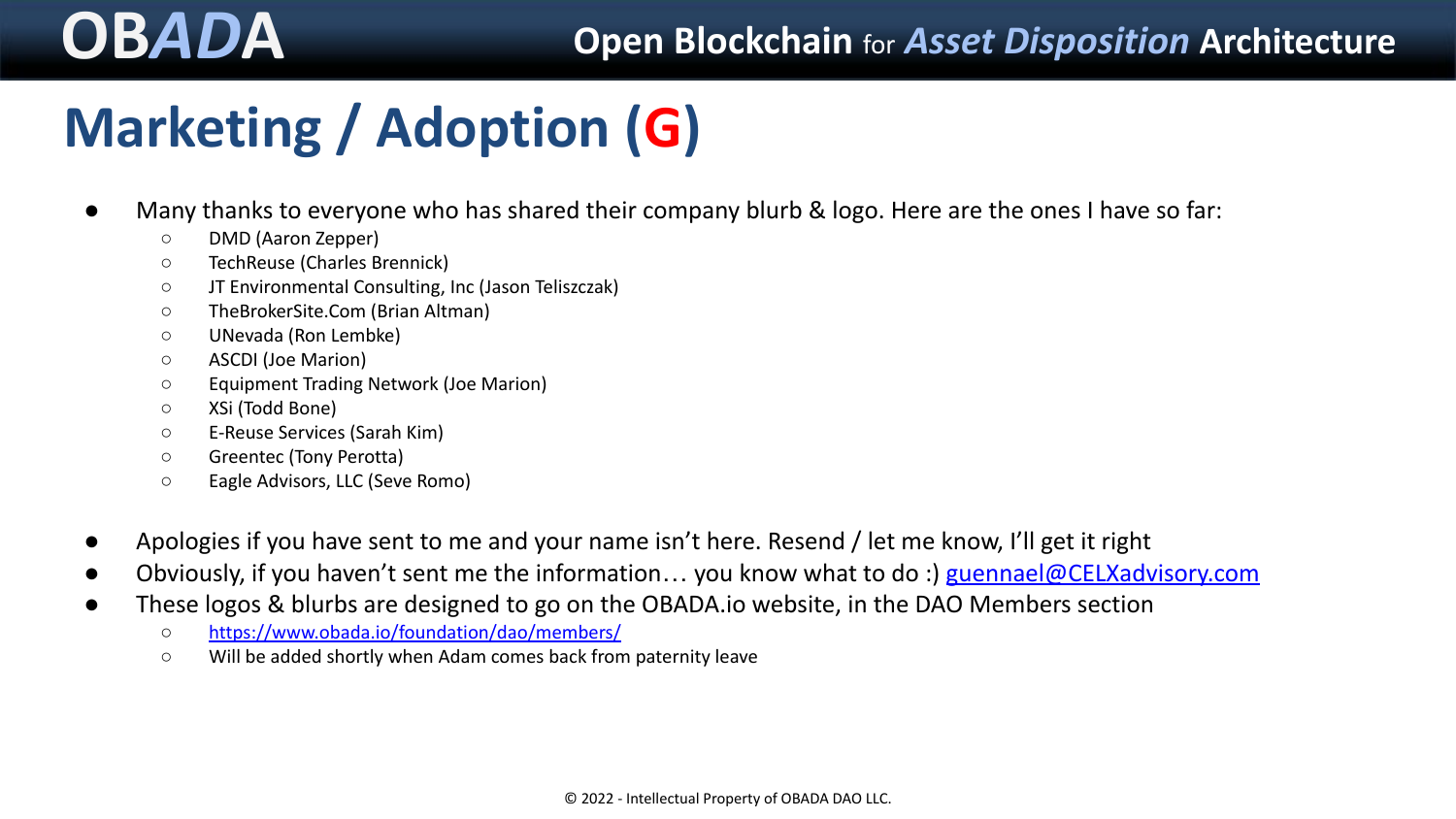# **What else is the Marketing committee up to? (G)**

- We are developing scenarios and creating case studies
- Will be used to help tell our story and go after Round B
- 7 scenarios were identified initially, but open for more
	- See next slides for the 7
	- Planning to address the following questions to begin with:
		- Who are the core stakeholders
		- Problem statement: what pain point are we trying to solve
		- Logical process point of entry
		- How would Blockchain help solve the problem
		- How would solving the problem benefit this group? E.g.,
			- Compared to current solutions
			- Financial benefits
			- **Others**
- The committee now has its own Google workspace + Slack channel for communication, and standing bi-weekly meetings
- Thanks to those of you who have offered to help, we would be happy to see more volunteers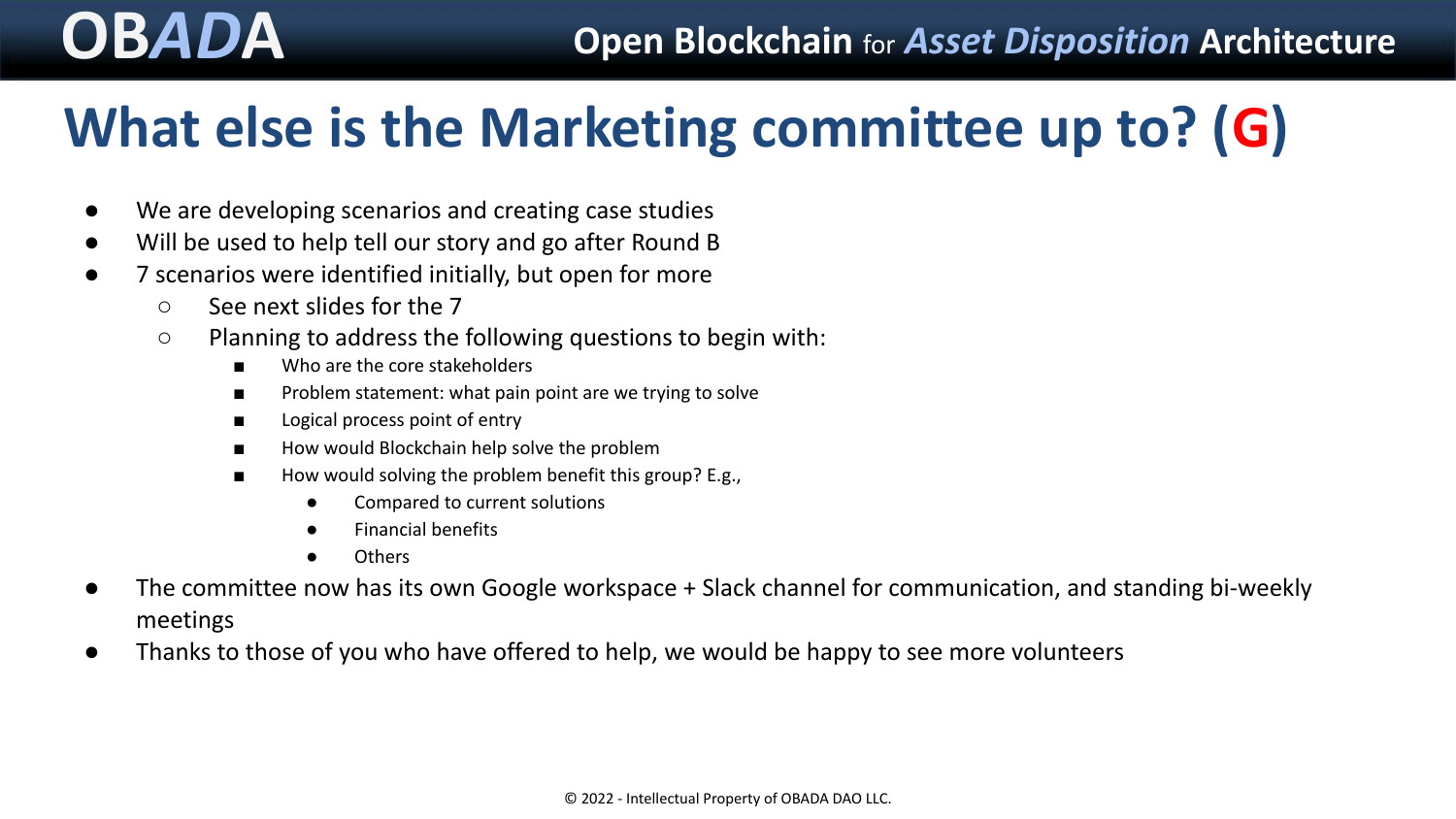## **OB***AD***A Open Blockchain** for *Asset Disposition* **Architecture**

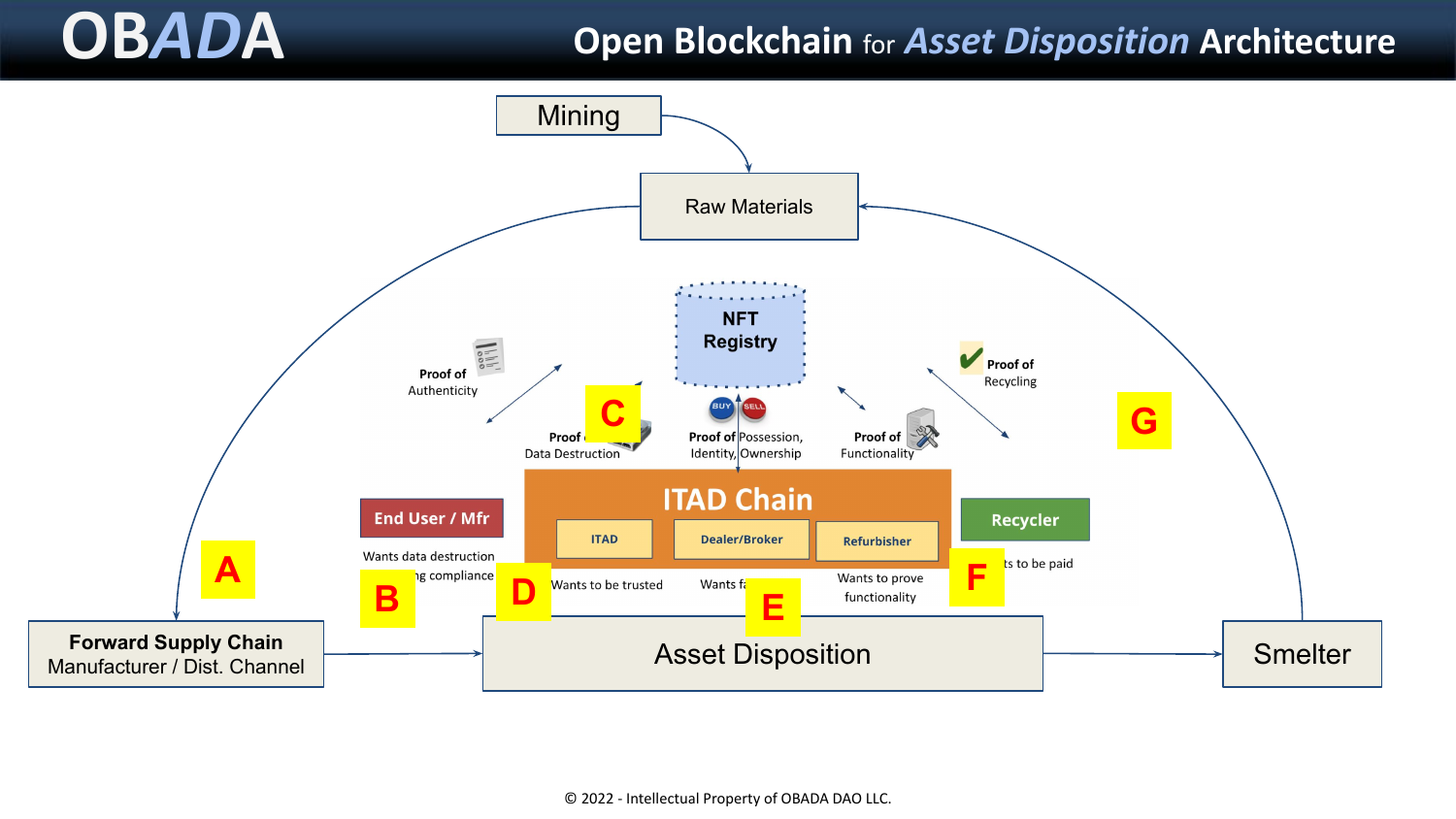

**END**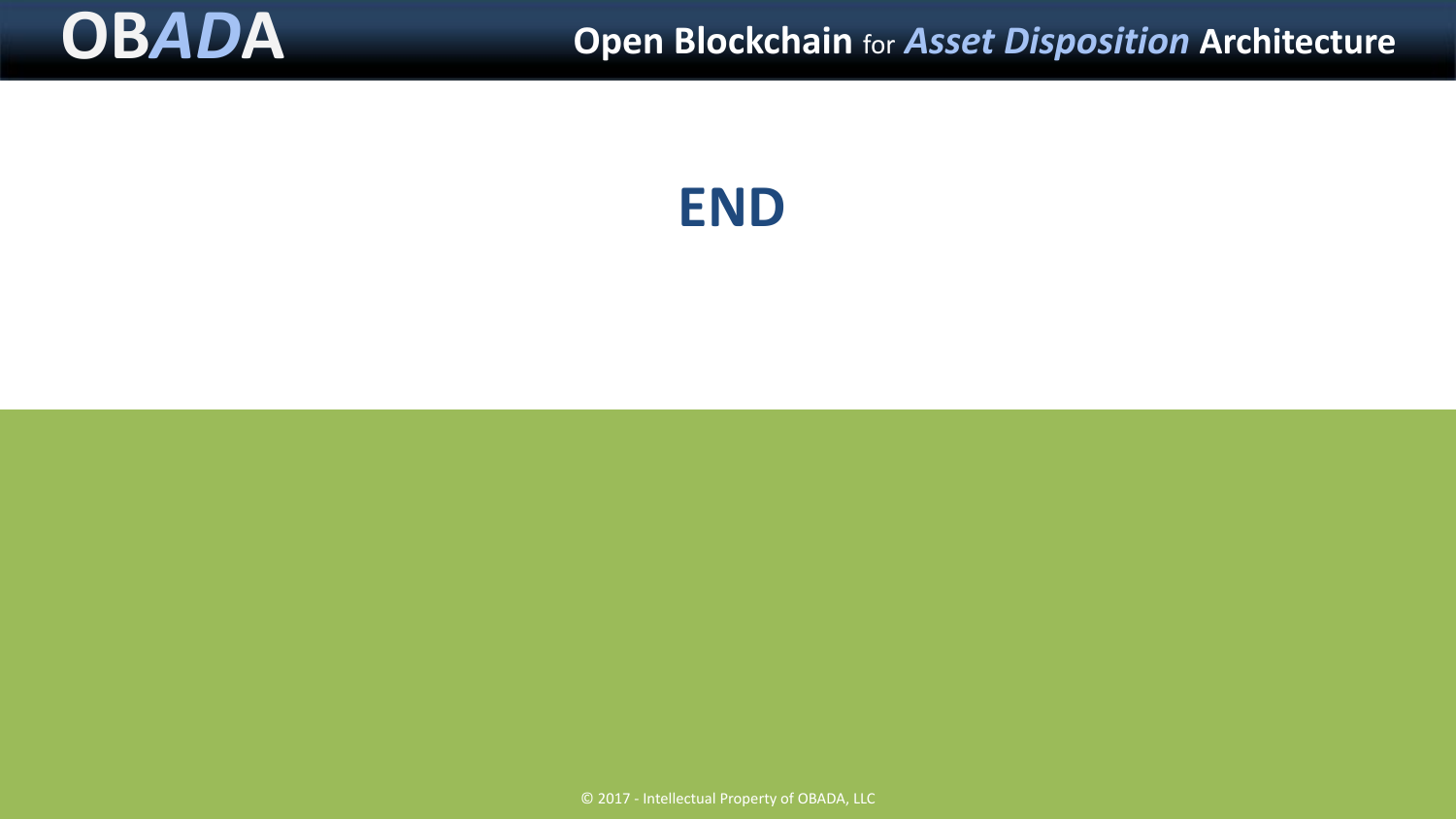- OBADA PROPOSAL: A "Proof of USN" could be created by uploading the entire firmware text to the OBiT
- OBADA PROPOSAL: Idea for a future version of the OBiT ID. Don't hash mpsn. Instead hash the entire firmware text. Trim leading and trailing spaces then just hash the whole thing.